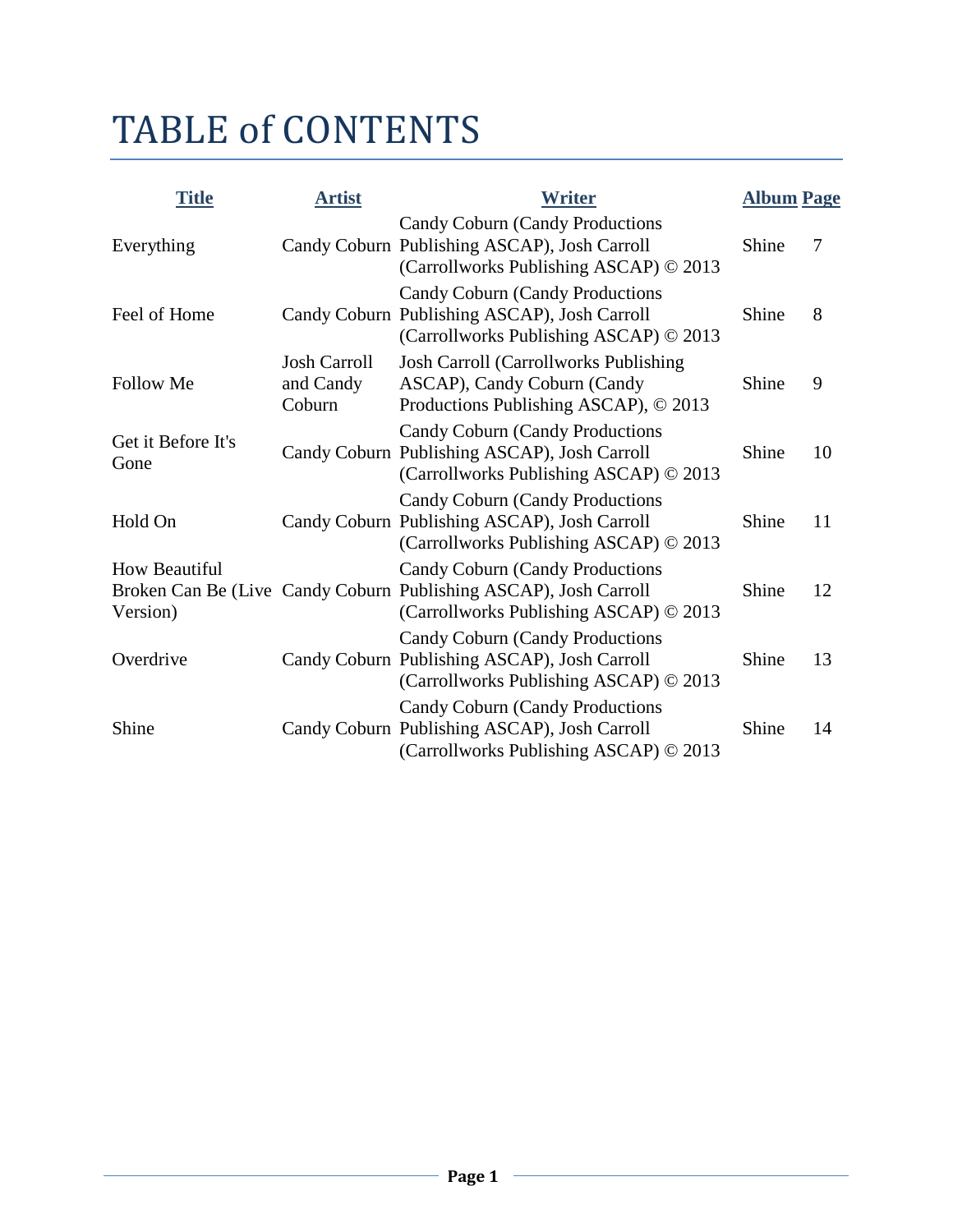| <b>Title</b>                          | <b>Artist</b>   | <b>Writer</b>                                                                                                                                                     | <b>Album</b>   | Page |
|---------------------------------------|-----------------|-------------------------------------------------------------------------------------------------------------------------------------------------------------------|----------------|------|
| All About                             | Candy           | Candy Coburn (Candy Productions Publishing ASCAP),                                                                                                                | Comin'         | 15   |
| You                                   | Coburn          | Josh Caroll (Caroll Works Publishing ASCAP) © 2010                                                                                                                | Home           |      |
| Comin' Home                           | Candy<br>Coburn | Candy Coburn (CandyProductions Publishing ASCAP),<br>Josh Carroll (Carrollworks Publishing ASCAP), Todd<br>Gummerman (Grandepic Music Publishing ASCAP) ©<br>2010 | Comin'<br>Home | 16   |
| Don't Walk<br>Away (Radio<br>Version) | Candy<br>Coburn | Candy Coburn, Josh Carroll & Josh Long © 2010 Candy<br>Productions Publishing(ASCAP)/Slack Jawed Publishing<br>(ASCAP) / Carrollworks Publishing (ASCAP)          | Comin'<br>Home | 17   |
| Feel Good                             | Candy           | Candy Coburn (Candy Productions Publishing ASCAP)                                                                                                                 | Comin'         | 18   |
| Love                                  | Coburn          | © 2009                                                                                                                                                            | Home           |      |
| Feels Like                            | Candy           | Candy Coburn (Candy Productions Publishing ASCAP)                                                                                                                 | Comin'         | 19   |
| Home                                  | Coburn          | © 2009                                                                                                                                                            | Home           |      |
| Rolling                               | Candy           | CandyCoburn(Candy Productions Publishing ASCAP) &                                                                                                                 | Comin'         | 20   |
| <b>Stones</b>                         | Coburn          | Josh Carroll (Carrollworks Publishing ASCAP) © 2012                                                                                                               | Home           |      |
| That Thing                            | Candy           | Candy Coburn (Candy Productions Publishing ASCAP),                                                                                                                | Comin'         | 21   |
| You Do                                | Coburn          | Josh Carroll (Carrollworks Publishing ASCAP) © 2010                                                                                                               | Home           |      |
| The Lucky<br>Ones                     | Candy<br>Coburn | Candy Coburn & Josh Carroll - CandyCoburn (Candy<br>Productions Publishing ASCAP) & Josh Carroll<br>(Carrollworks Publishing ASCAP) © 2011                        | Comin'<br>Home | 22   |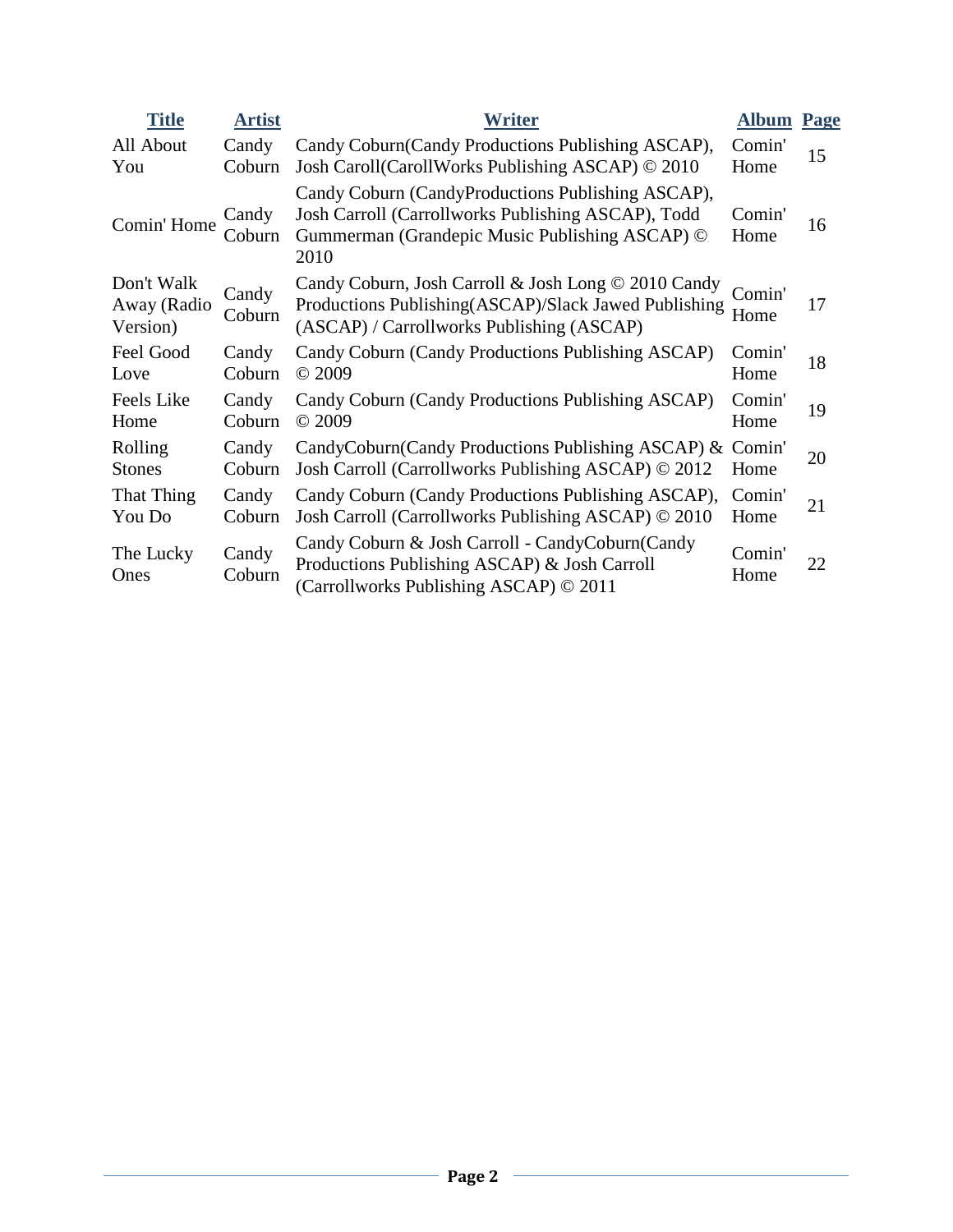| <b>Title</b>          | <b>Artist</b>   | <b>Writer</b>                                                                                                                                                                                                                                                                                                                                                                      | <b>Album Page</b> |    |
|-----------------------|-----------------|------------------------------------------------------------------------------------------------------------------------------------------------------------------------------------------------------------------------------------------------------------------------------------------------------------------------------------------------------------------------------------|-------------------|----|
| Don't<br>Walk<br>Away | Candy<br>Coburn | Candy Coburn, Josh Carroll & Josh Long © 2010 Candy<br>Productions Publishing (ASCAP) / Slack Jawed<br>Publishing (ASCAP) / Carrollworks Publishing (ASCAP)                                                                                                                                                                                                                        | Lucky             | 23 |
| Fool's<br>Gold        | Candy<br>Coburn | Candy Coburn, Kaci Bolls © 2009 Candyworks Publishing<br>(BMI)(Candy owns 100% of her half)/ Roots Three<br>Music/Purple Cape Music c/o ole (BMI)                                                                                                                                                                                                                                  | Lucky             | 24 |
| Pink<br>Warrior       | Candy<br>Coburn | Candy Coburn, Roxie Dean, Candy Cameron, Kaci Bolls ©<br>2008 Candyworks Publishing (BMI) / Dixie Stars Music<br>(ASCAP) / Sounds of RPM (Administered by HoriPro<br>Entertainment Group, Inc.) (ASCAP) / Stars Shine On Music<br>(SESAC) / Songs of Eight (Administered by HoriPro<br>Entertainment Group, Inc.) (SESAC) / Roots Three Music /<br>Purple Cape Music c/o ole (BMI) | Lucky             | 25 |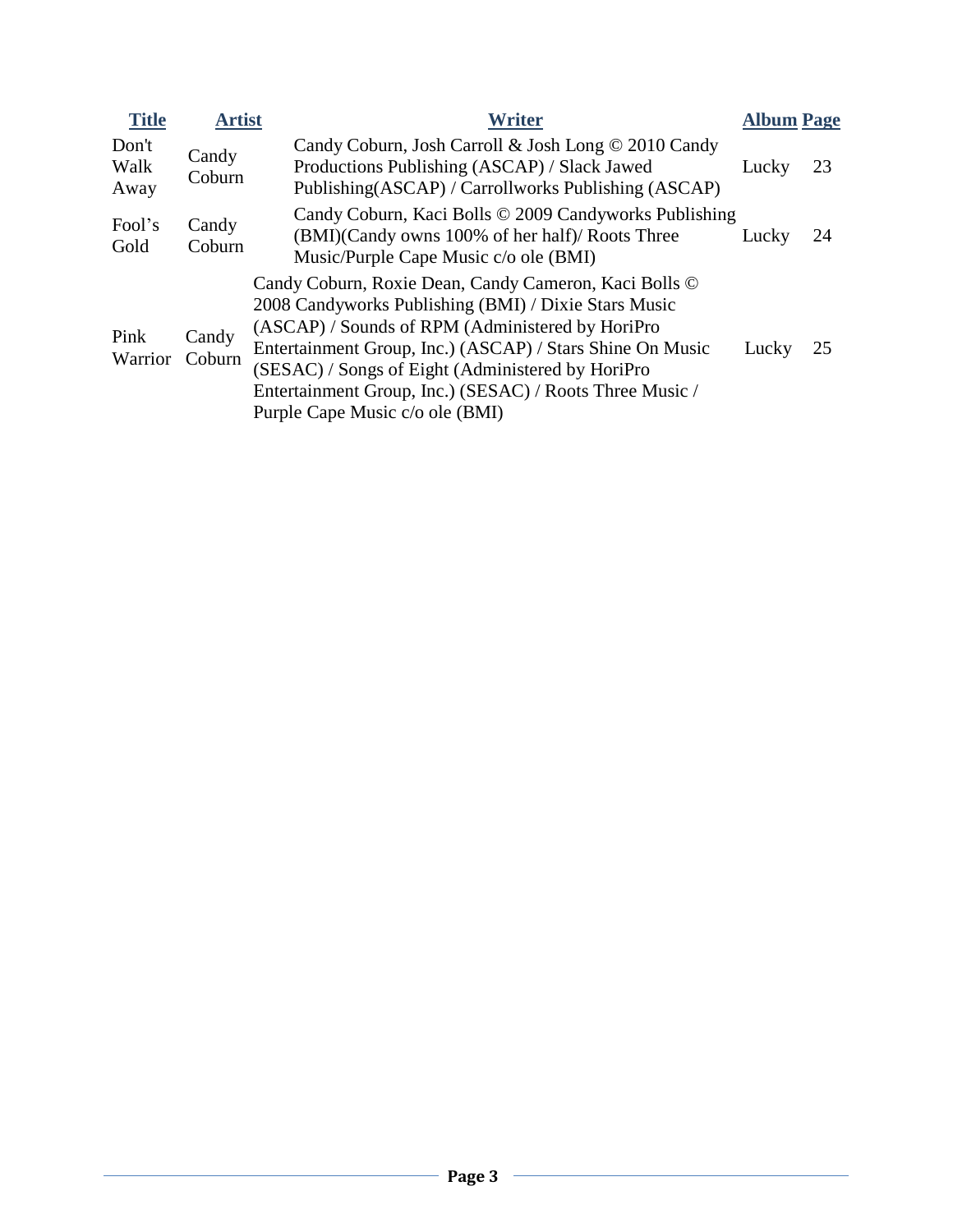| <b>Title</b>                     | <b>Artist</b>                               | <b>Writer</b>                                                                                                                                       | <b>Album Page</b> |    |
|----------------------------------|---------------------------------------------|-----------------------------------------------------------------------------------------------------------------------------------------------------|-------------------|----|
| 31derful                         | Candy<br>Coburn                             | Candy Coburn (CandyWorks Publishing-<br>BMI), Barney Johnston (AvondaLeeMusic- Rev It<br>BMI) & Scott Lynch (BabyGrayMusic-<br>BMI) © 2006          | Up                | 26 |
| Big Dream<br>In A Little<br>Town | Candy<br>Coburn                             | Candy Coburn (CandyWorks Publishing-<br>BMI), Jason Duke (SilverDollar/BestBuilt-<br>$ASCAP$ ) © 2006                                               | Rev It<br>Up      | 27 |
| Hall of<br>Fame                  | Candy<br>Coburn                             | Candy Coburn (CandyWorks Publishing-<br>BMI), Jason Duke (SilverDollar/BestBuilt-Rev It<br>ASCAP) & D. Scott Miller<br>(BakerBillyMusic-BMI) © 2006 | Up                | 28 |
| Hard to be<br>Good in<br>Texas   | Candy<br>Coburn<br>(Duet w/ Jon<br>Randall) | Candy Coburn (CandyWorks Publishing-<br>BMI), D. Scott Miller (BakerBillyMusic-<br>BMI) © 2006                                                      | Rev It<br>Up      | 29 |
| My Lucky<br>Life                 | Candy<br>Coburn                             | Candy Coburn (CandyWorks Publishing-<br>BMI) & D. Scott Miller (BakerBillyMusic-<br>BMI) © 2006                                                     | Rev It<br>Up      | 30 |
| Rev It Up                        | Candy<br>Coburn                             | Candy Coburn (CandyWorks Publishing-<br>BMI) D. Scott Miller (BakerBillyMusic-<br>BMI) © 2006                                                       | Rev It<br>Up      | 31 |
| Rockin'a<br>Mile a<br>Minute     | Candy<br>Coburn                             | Candy Coburn (CandyWorks Publishing-<br>BMI), Jason Duke (SilverDollar/BestBuilt-<br>$ASCAP)$ © 2006                                                | Rev It<br>Up      | 32 |
|                                  |                                             |                                                                                                                                                     |                   |    |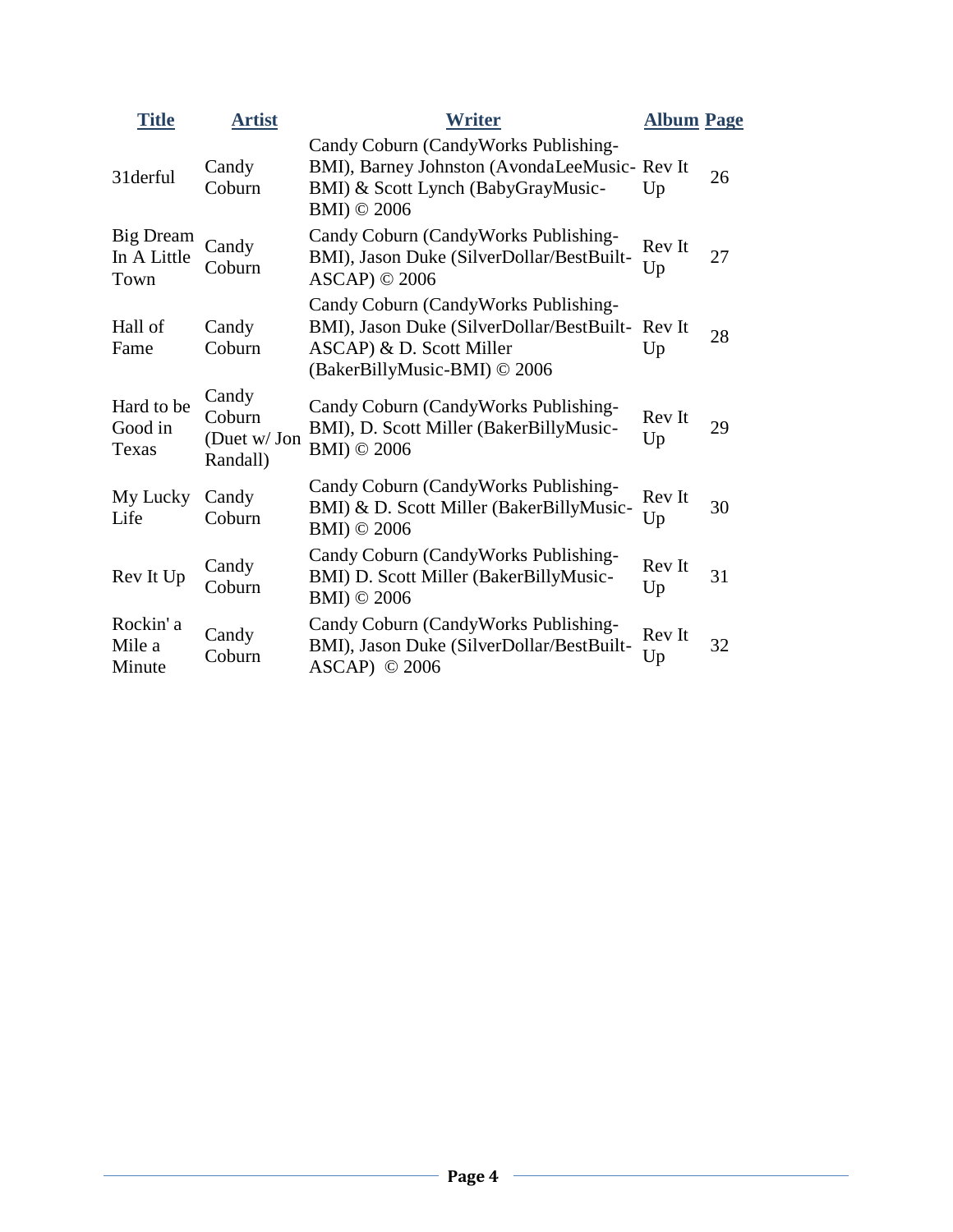| <b>Title</b>                | <b>Artist</b>   | <b>Writer</b>                                                              | <b>Album</b>      | Page |
|-----------------------------|-----------------|----------------------------------------------------------------------------|-------------------|------|
| All About Now               | Candy<br>Coburn | Candy Coburn (CandyWorks Publishing-BMI) Enjoy the<br>and Allen Ross ©2004 | Ride              | 33   |
| Enjoy the Ride              | Candy<br>Coburn | Candy Coburn (Candy Works Publishing-BMI)<br>$\odot$ 2004                  | Enjoy the<br>Ride | 34   |
| Fly                         | Candy<br>Coburn | Candy Coburn (CandyWorks Publishing-BMI)<br>and Allen Ross © 2004          | Enjoy the<br>Ride | 35   |
| If I Told You<br>Everything | Candy<br>Coburn | Candy Coburn (CandyWorks Publishing-BMI)<br>and Allen Ross © 2004          | Enjoy the<br>Ride | 36   |
| It's Good to be a<br>Girl   | Candy<br>Coburn | Candy Coburn (CandyWorks Publishing-BMI)<br>and Bert Bond $\odot$ 2004     | Enjoy the<br>Ride | 37   |
| <b>Job Description</b>      | Candy<br>Coburn | Candy Coburn (CandyWorks Publishing-BMI)<br>and Allen Ross © 2003          | Enjoy the<br>Ride | 38   |
| Take It                     | Candy<br>Coburn | Candy Coburn (CandyWorks Publishing-BMI)<br>and Allen Ross © 2004          | Enjoy the<br>Ride | 39   |
| Tell Me the Truth           | Candy<br>Coburn | Candy Coburn (CandyWorks Publishing-BMI)<br>and Allen Ross © 2003          | Enjoy the<br>Ride | 40   |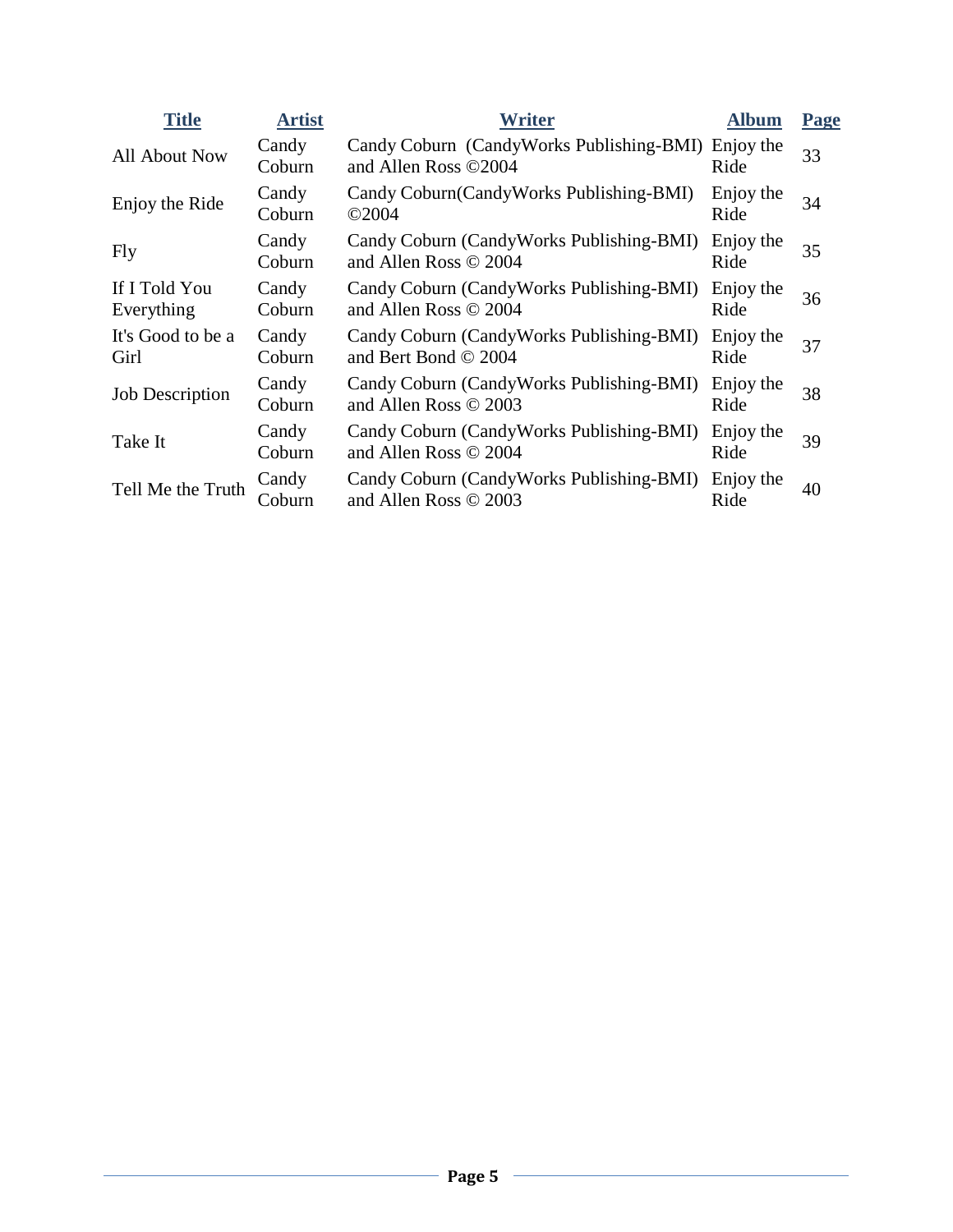| <b>Title</b> | <b>Artist</b>                  | <b>Writer</b>                                                                                                       | <b>Album</b>                  | <b>Page</b> |
|--------------|--------------------------------|---------------------------------------------------------------------------------------------------------------------|-------------------------------|-------------|
| Up           | <b>Kick It Candy</b><br>Coburn | Candy Coburn (CandyProductions Publishing)<br>ASCAP) & Josh Carroll (Carrollworks Publishing<br>$ASCAP) \odot 2012$ | Single for Texas<br>Roadhouse |             |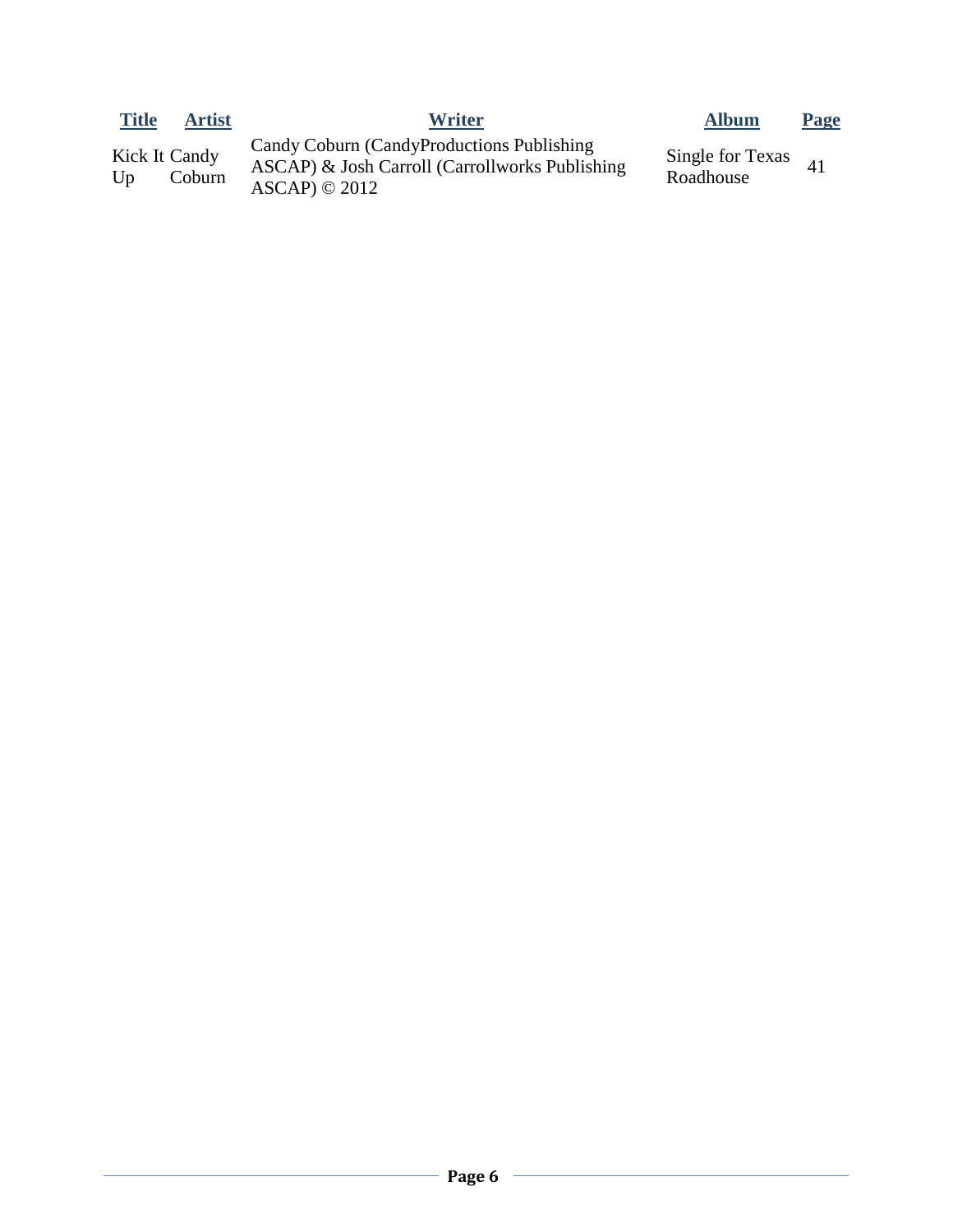# SHINE

## **Everything**

By Josh Carroll & Candy Coburn Candy Coburn (Candy Productions Publishing ASCAP), Josh Carroll (Carrollworks Publishing ASCAP) © 2013

I wonder if your head is on a pillow safe from harm tonight, Praying on my knees again, to hear your voice saying that you're alright It's been such a long long time, since you held me tight But somehow I feel you here…

#### **CHORUS**

Down ev-e-ry road, on ev-er-y sign, Ev-e-ry place, we laughed and cried Ev-e-ry memory—takes me back, just like it used to be East Coast Breeze, or a Bootheel byway, a Carolina beach, those Texas highways In every single little thing, yeah, just about everything, brings me back to you Every single little thing reminds me--of why I can't help lovin' you—

You light me like a firecracker---every days is-a 4th of July If Silence speaks, then you can read me, like a book, just by look my eyes I can hear your laugh, I can feel your smile You been right here all the time…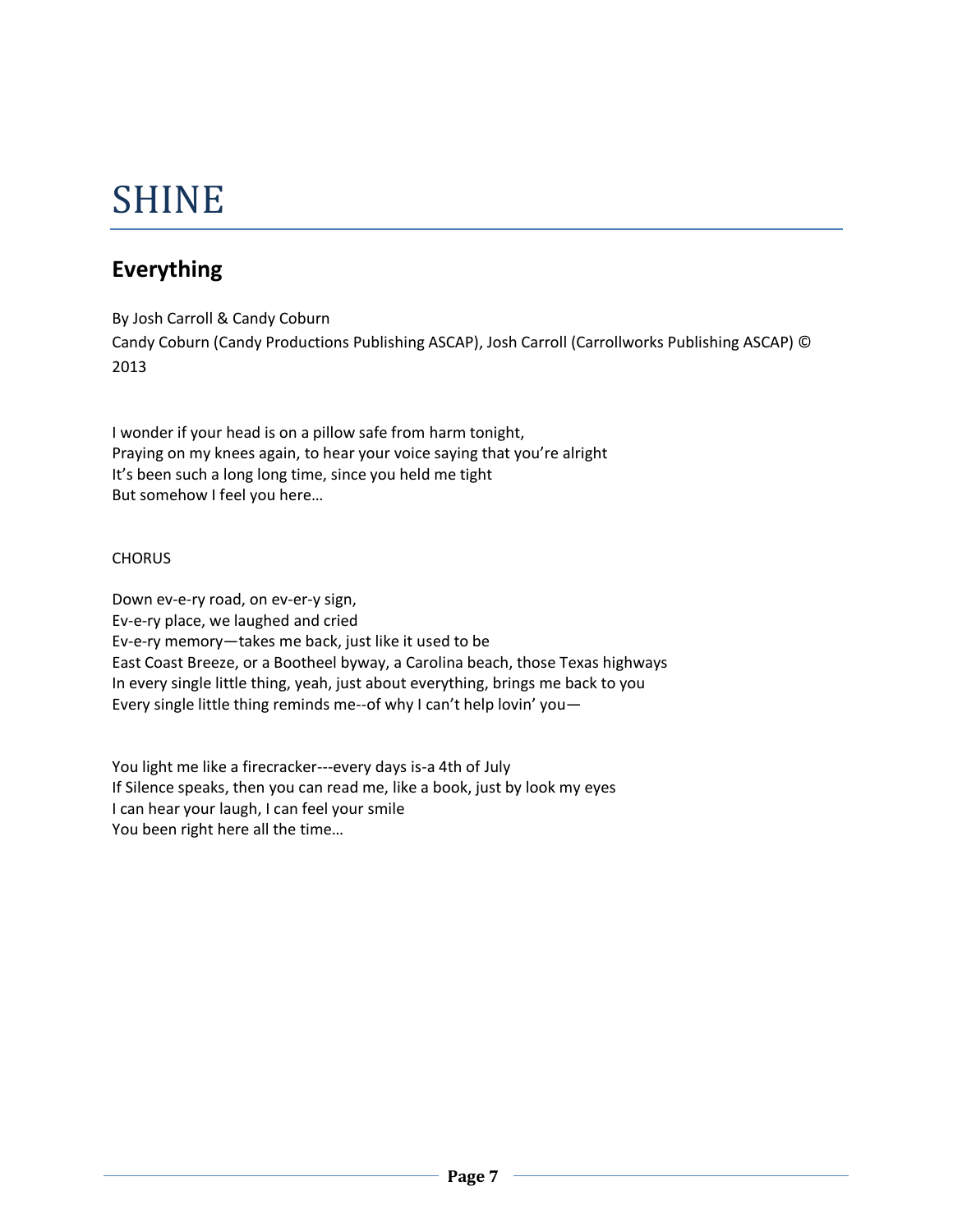### **FEEL OF HOME**

By Candy Coburn & Josh Carroll

Candy Coburn (Candy Productions Publishing ASCAP), Josh Carroll (Carrollworks Publishing ASCAP) © 2013

Lot of lifetime of living down those backwood roads First love, first kiss, just 2 kids, we knew it all When tomorrow was forever, now forever longs for yesterday! I remember it this way---like...

CHORUS----

Summer Sunshine Smell of Springtime Stars shinin' up above, holdin' that someone that you love Let go, Relax, where they got your back Never alone – No other feelin' like the feel of Home

Have a to-do list, hi-speed, hustle-bustle, full-time grown-up life Time for friends & family, seems to get pushed to the side Workin' toward the next thing, when the best things are here today Right in front of our face—like…

HOME—I just wanna get back to see…

HOME---Places faces, dear to me...

HOME-Precious memories… like—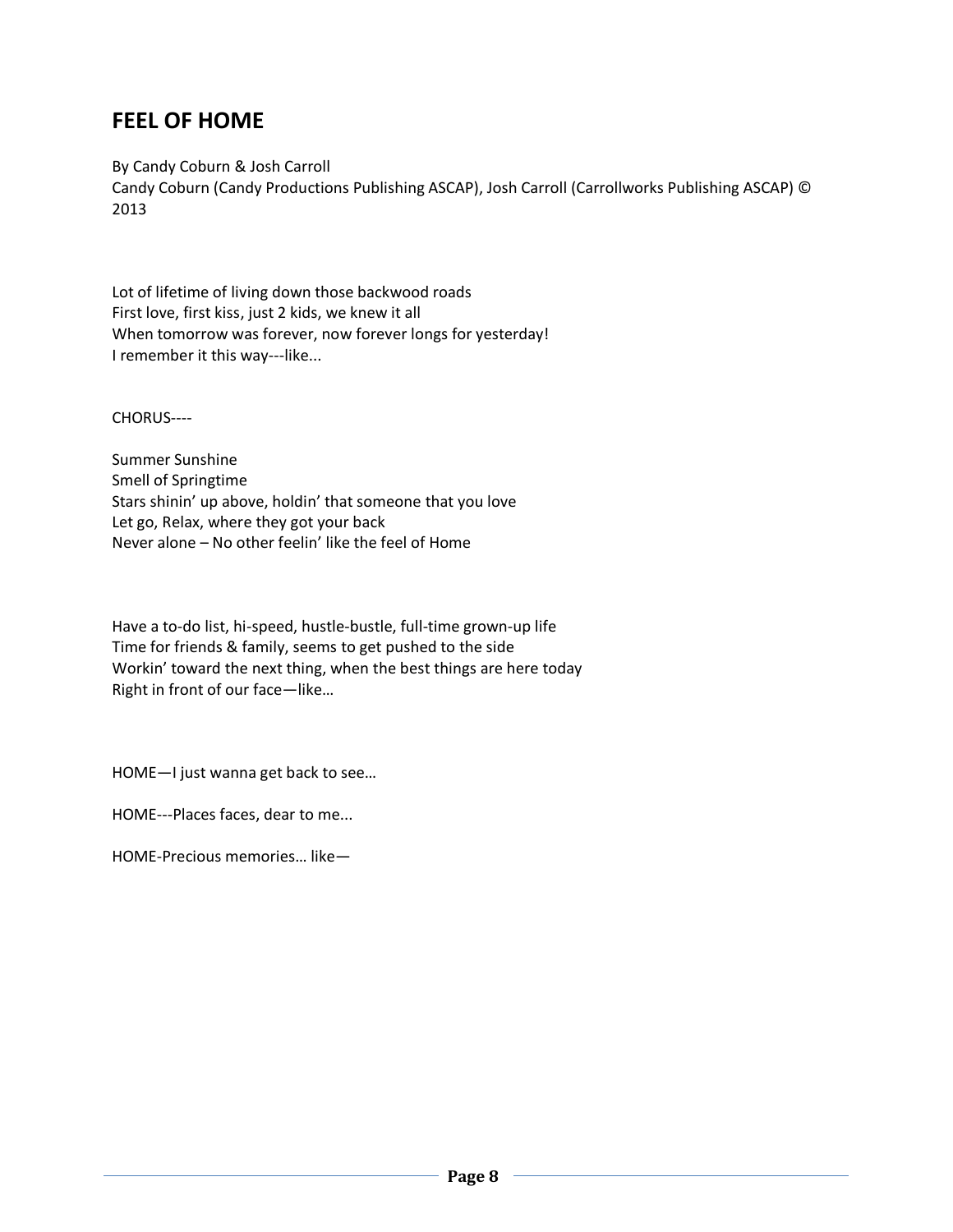## **FOLLOW ME**

By Josh Carroll & Candy Coburn

Josh Carroll (Carrollworks Publishing ASCAP), Candy Coburn (Candy Productions Publishing ASCAP), © 2013

-He's my glory thru my pain, he's the one that broke me from my chains

He's said follow me, everything's gonna be alright-

-He's my father, he's my friend, He's delivers me from all of my sins

He said follow me, everything's gonna be alright

-He lifts me up, when I FEEL beat down ,I wandered lost but thank THE LORD I'm found--He said follow me, everything's gonna be alright

-Now I'll; sing Glory, hallelujah, amen, with a choir full of angels in the Promised Land

follow me, everything's- gonna be alright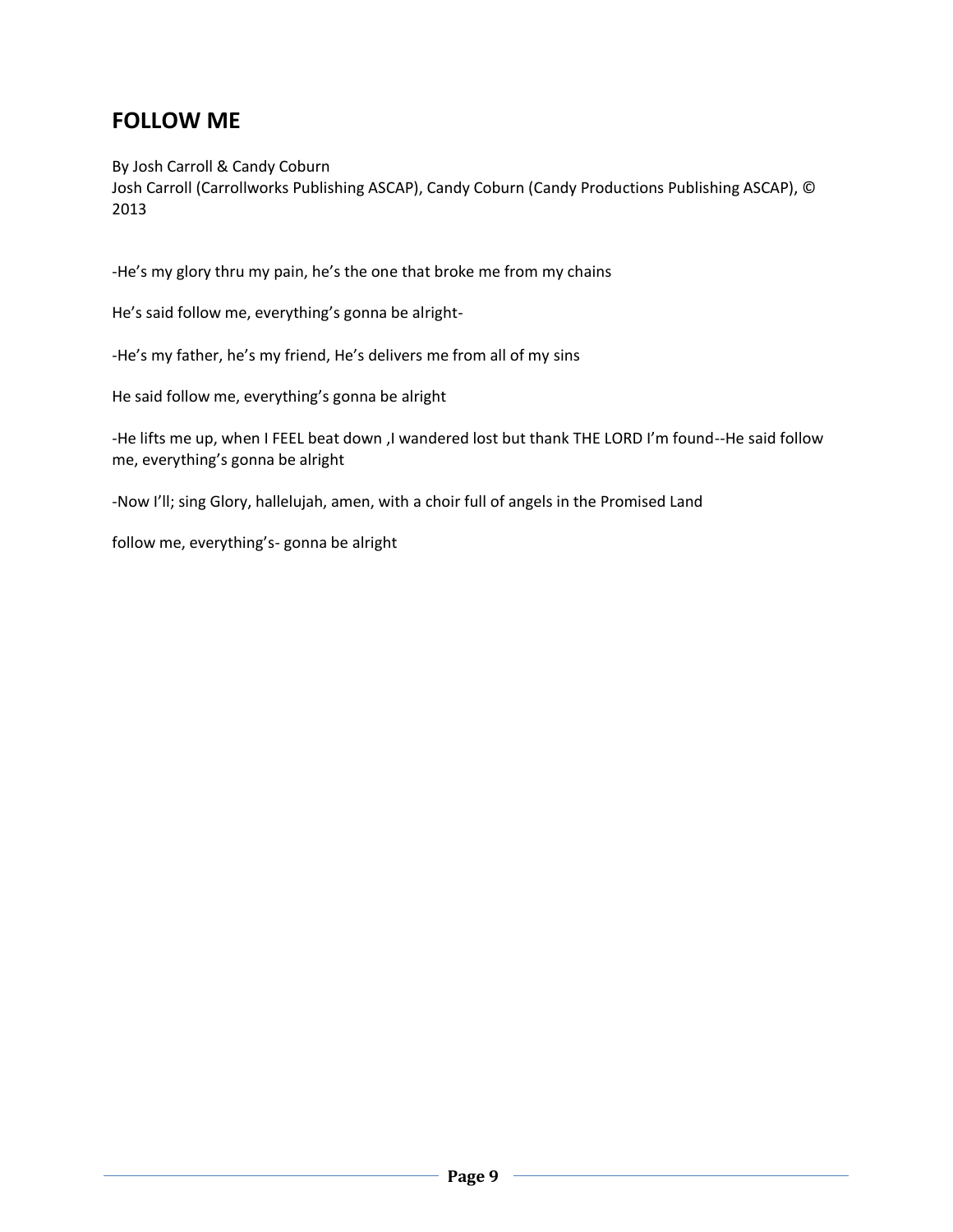### **GET IT BEFORE IT'S GONE**

Candy Coburn & Josh Carroll

Candy Coburn (Candy Productions Publishing ASCAP), Josh Carroll (Carrollworks Publishing ASCAP) © 2013

SLOW, SLOW-SLOW DOWN for a change DON'T DON'T, carry worries 'bout today. Best things in this life are free, why is it so hard to see, The journey don't end with this ride Wasted away precious days, Searchin' for amazing grace Off with my ole foolish pride

CHORUS-

Come on-a, can-a, can-a we give a little love now Go-on, you know, you know its time to rise up now-Make this world better- in harmony- come sing along No more, days a-wastin', unchain your hesitatin', Good life's awaitin' –come-on and get it, 'for it's, gone.

SLOW, SLOW-SLOW DOWN for a change DON'T DON'T, carry worries 'bout today. Best things in this life are free, why is it so hard to see, The journey don't end with this ride--- They say if seek you'll find, it's all we need well in a world where there's no guarantees— I'm thinkin' –this might be a better plan Cause some Peace, some Love and Harmony, that's soundin' pretty good to me

So let's it all get it started now and lend a hand—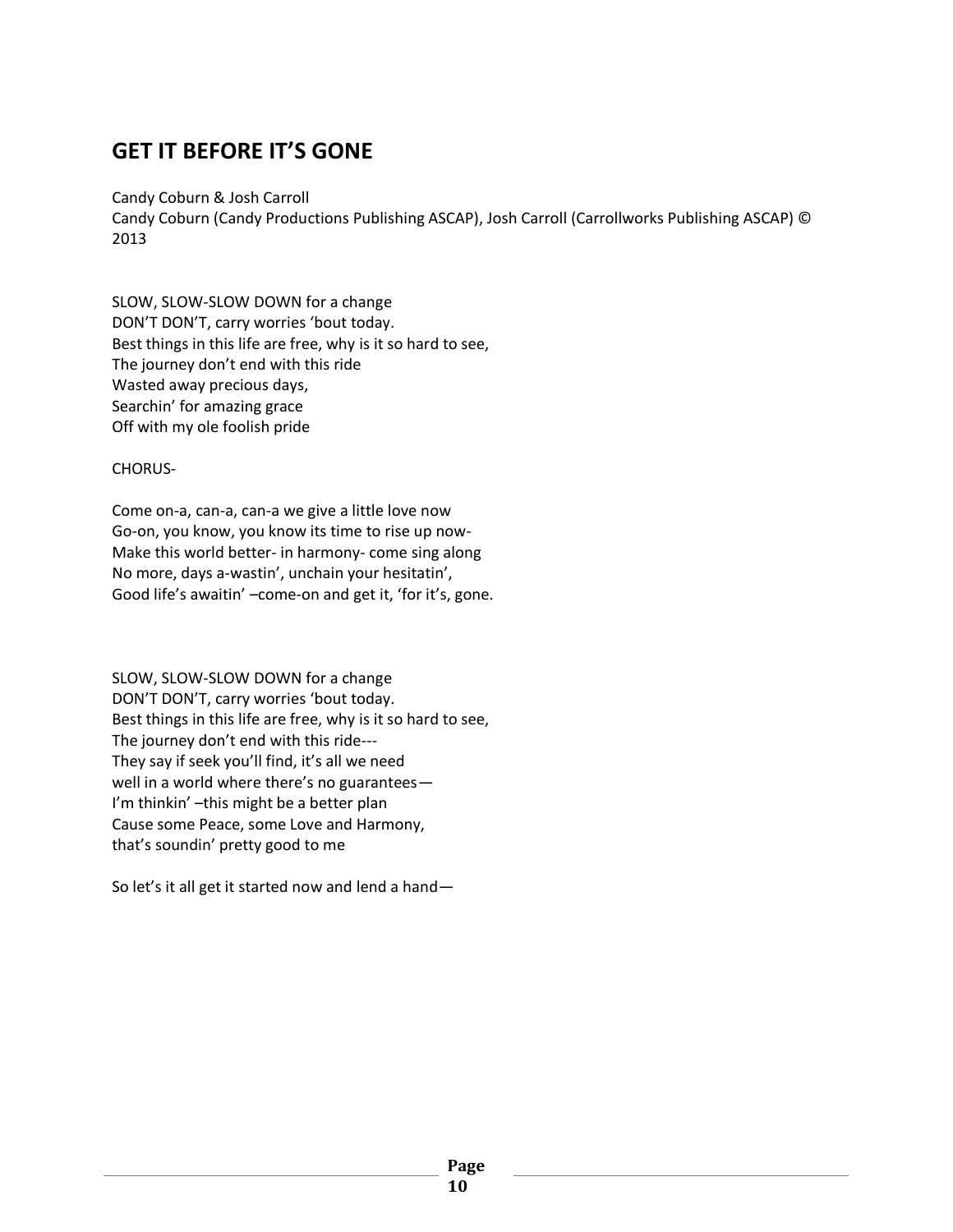### **HOLD ON**

By JOSH CARROLL & CANDY COBURN

Candy Coburn (Candy Productions Publishing ASCAP), Josh Carroll (Carrollworks Publishing ASCAP) © 2013

Took a lot to feed 3 littles even when she had one steady paycheck-Now she drives to make her way out with 'em startin' all over out in Vegas, The mirror doesn't lie about a battered life, hid behind the makeup With burdens so heavy, she leaves this life for good Hopeless and misunderstood

CHORUS-

When your lost and all alone, drifted far away from home When it's dark, When it's cold, On your own-Your candle burnt at both ends, Ember needin' a new wind When you feel you can't go on—Strength is gone Hope's around corner - just hold on-

Caught up in a stare at the miles on the shoes he's a-wearin' Trapped up in a circle left behind in a world that's not carin' The broken lines around his eyes, calloused hands-do the story tellin' With burdens so heavy, he wants to close his eyes for good, Hopeless and misunderstood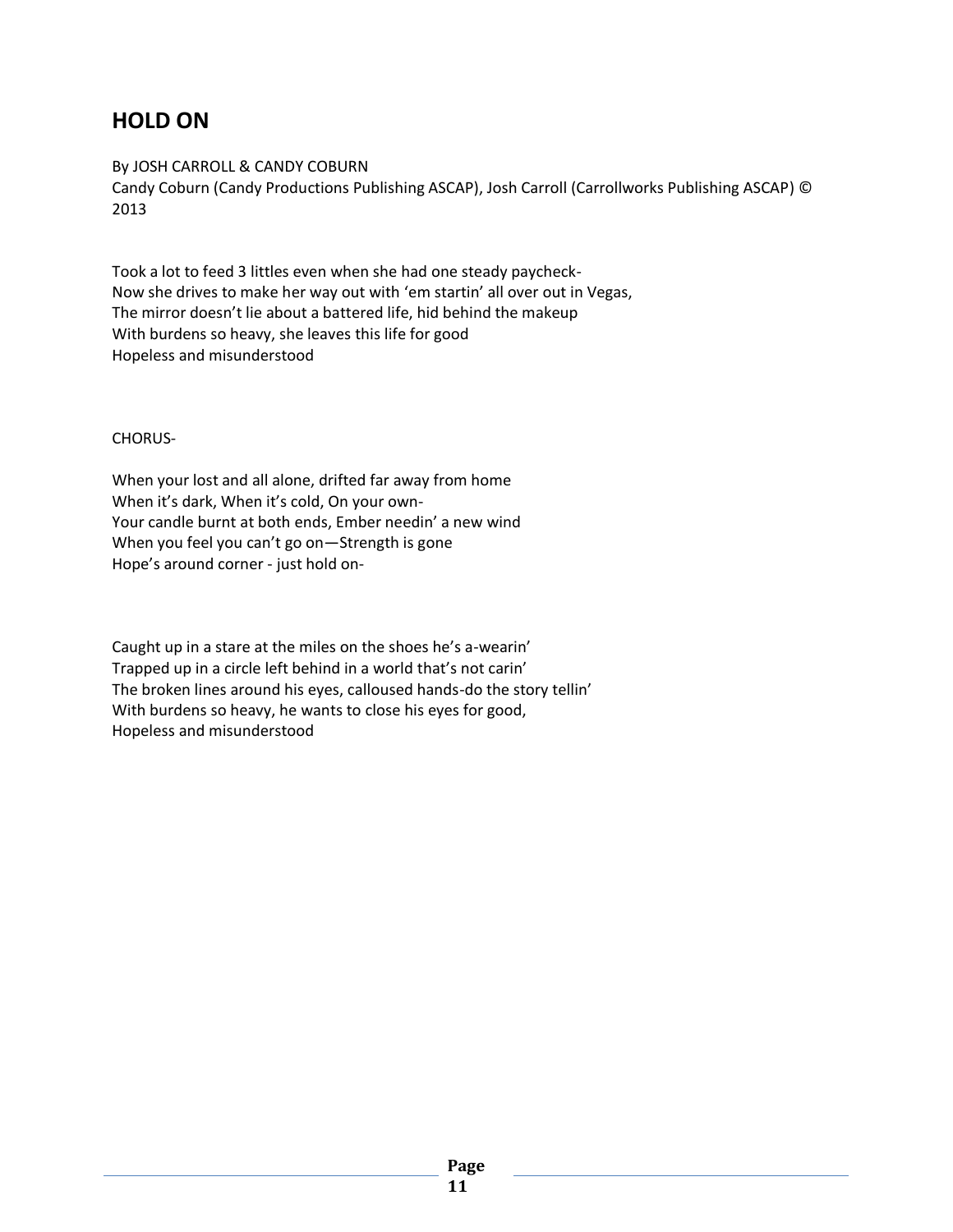## **How Beautiful Broken Can Be (LIVE)**

By Candy Coburn and Josh Carroll 12-2-12 Candy Coburn (Candy Productions Publishing ASCAP), Josh Carroll (Carrollworks Publishing ASCAP) © 2013

It's not up to me to know the master plan-When I try to take the reigns it all turns Don't ya know life can deals some hard hands, I'm so glad to have---

----------------------------------------------------------------------

This love-—you were made –just for me— Your love--you changed my heart and –-made me believe-(see) --how beautiful broken can be

Not a safer place I know than by your side-You pick up when I am weak and hold me tight When it feels all hope has gone, your there to lean on

So when I get down and think of all the dark days in my past When I doubt the good in this whole world, that's spinnin' oh so fast I just close my eyes and realize you were there all the time, Today is a new day and you love me--- just the way I am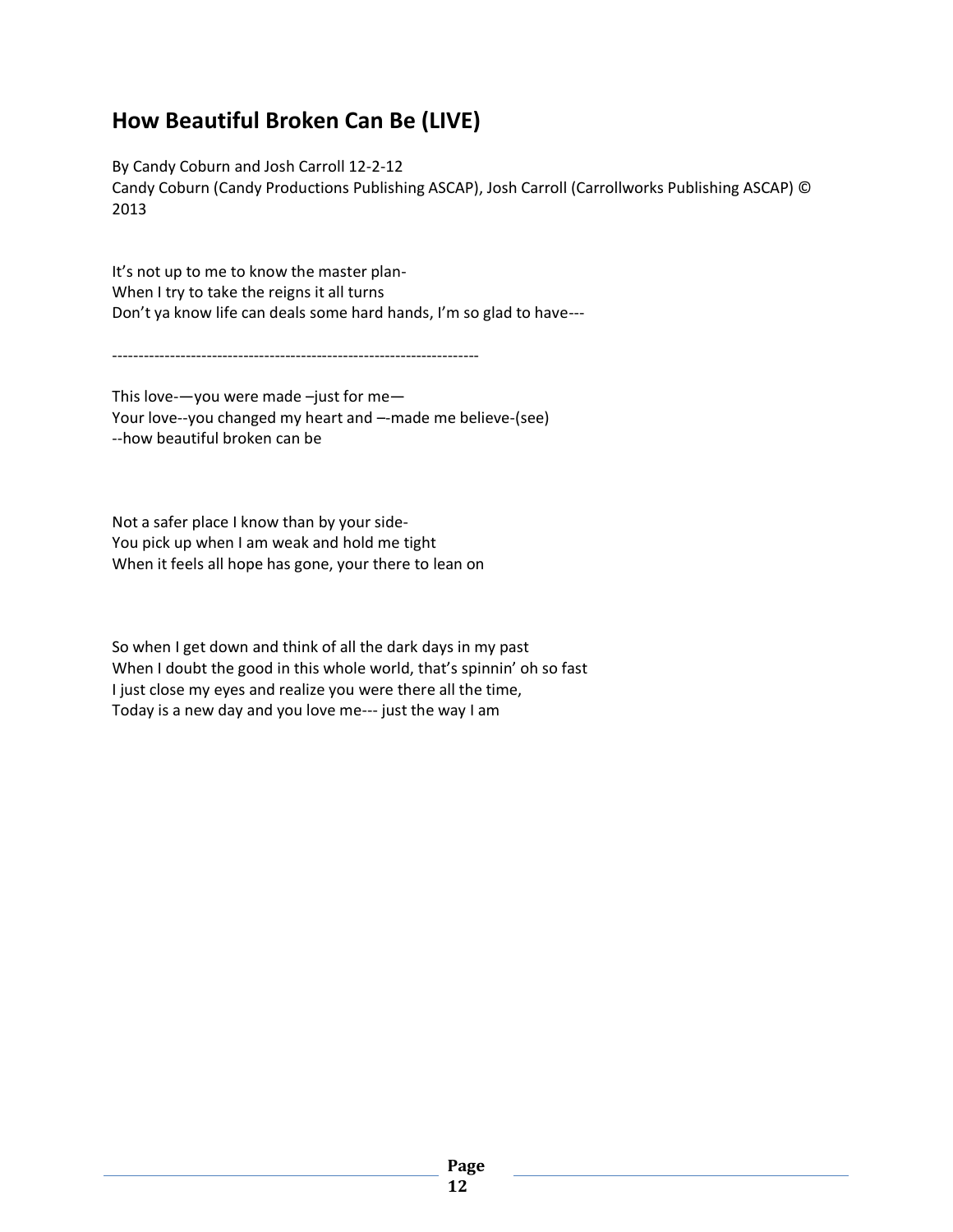### **OVERDRIVE**

By Josh Carroll &Candy Coburn

Candy Coburn (Candy Productions Publishing ASCAP), Josh Carroll (Carrollworks Publishing ASCAP) © 2013

Throttle down, no fear, loaded down in 4 wheel, full -fire high gear, like you're pullin' up the big hill-

This life can knock ya down, eat ya up, spit ya out-Get you believin' there's no way to change the path you've made But there's a new day comin', face the fear that had ya runnin', Rise above the fray -

CHORUS-

Like a Wildfirenever satisfied-appetite unquenchableburnin' inside— feel it come alive in O---OVERDRIVE—

Cold sweat, on Hot coals High wire tight rope Feeling exposed, with shot down high hopes,

When you know wanna quit, give it up, had enough It's not about the hit, but how you get back up, when the goin' gets rough But there's a new day comin', face the fear that had ya runnin', Its' The Fight that makes you Tough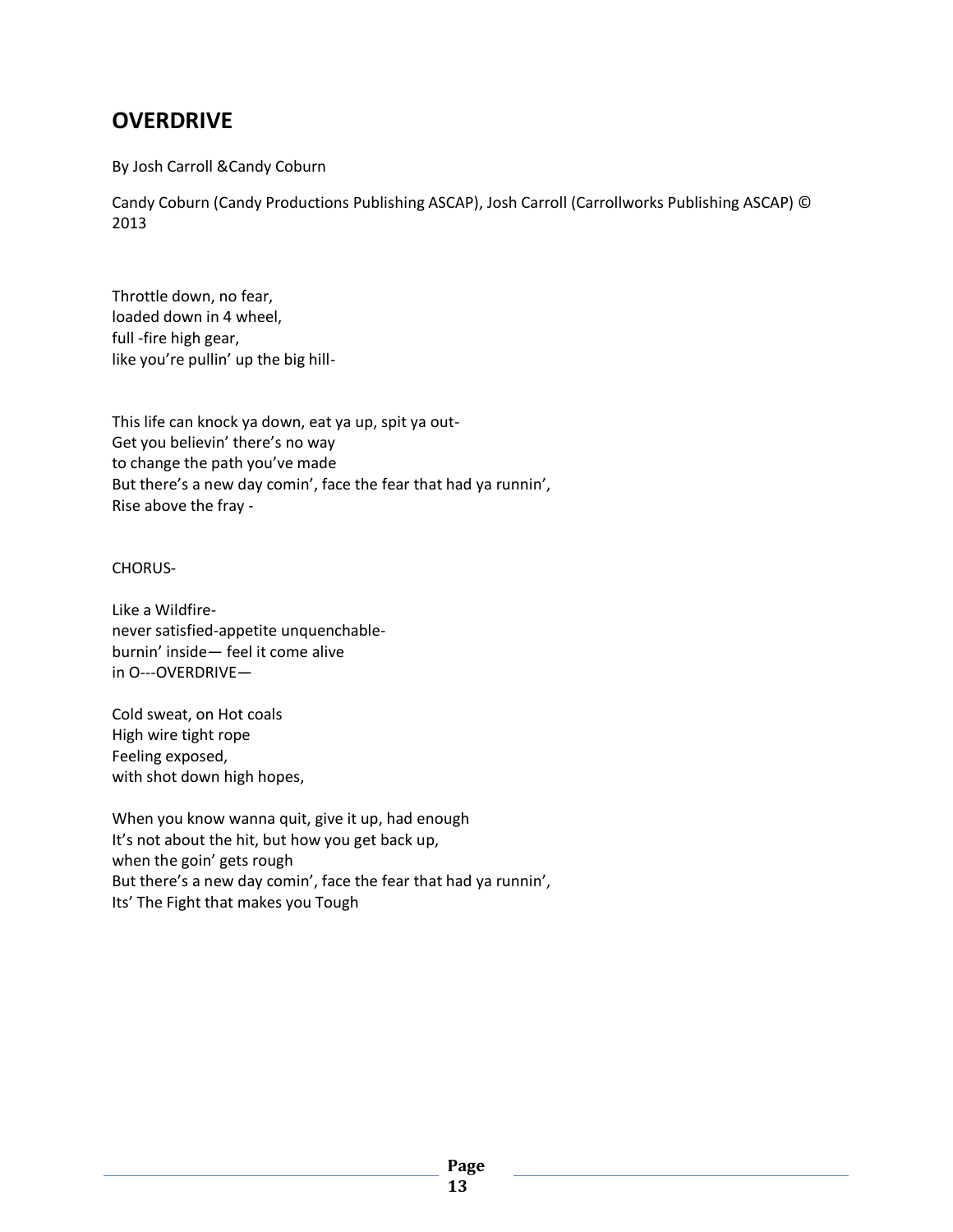#### **SHINE**

Candy Coburn & Josh Carroll Candy Coburn (Candy Productions Publishing ASCAP), Josh Carroll (Carrollworks Publishing ASCAP) © 2013

Kid stuff, the job, the traffic, to do list wreakin' havoc Where can I run and hide? Look at this pace I'm runnin', why is there always something, Stealin' sweet, sweet time

But (I've) sure been lazy lately, my spirit feelin' shaky Know it ain't right Passion inside me -has lost its light you seeeasy to lose sight of all the blessings and love all around me and above

#### **CHORUS**

Shine, Shine, Shine—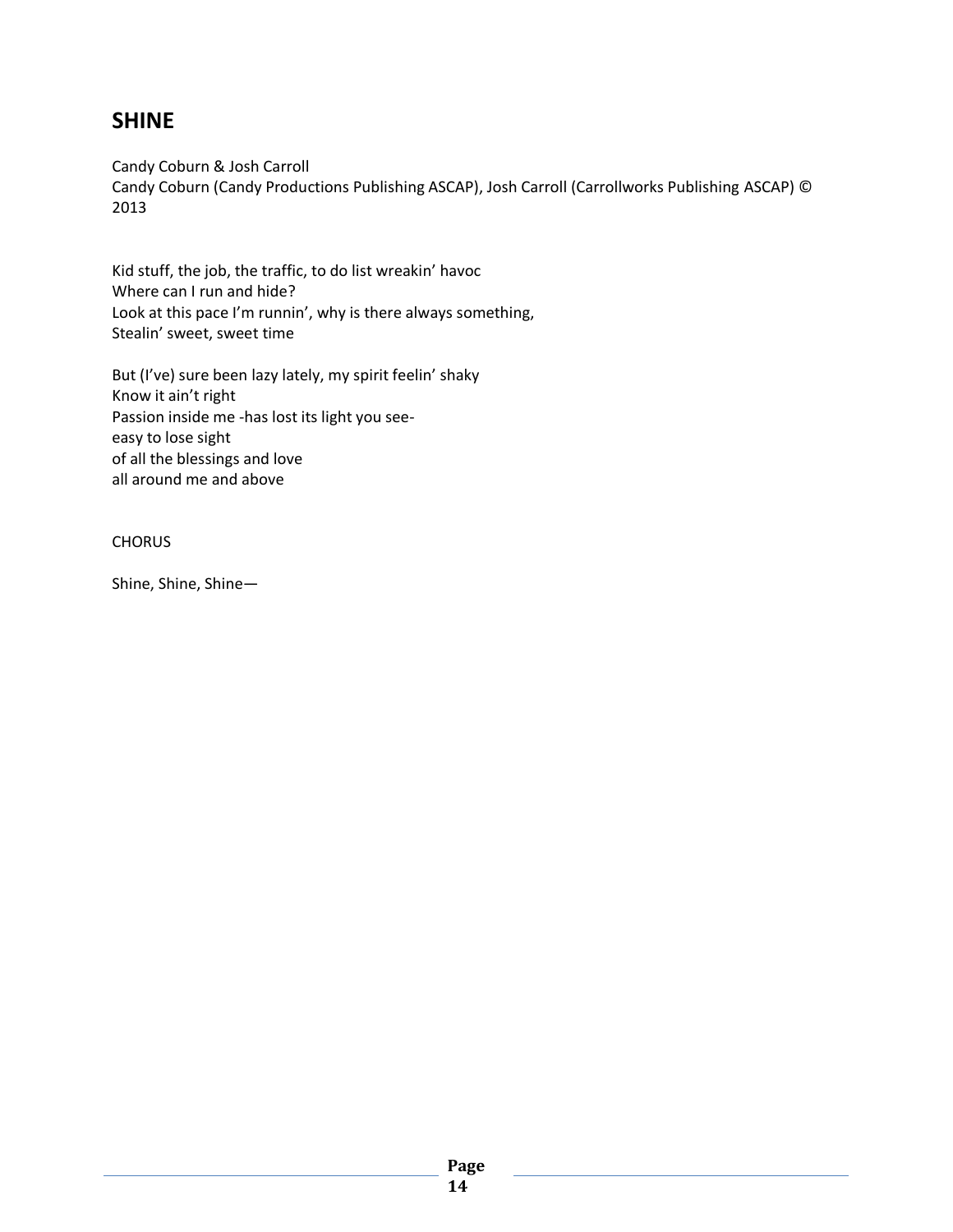# COMIN' HOME

## **All About You**

Candy Coburn (Candy Productions Publishing ASCAP), Josh Caroll (CarollWorks Publishing ASCAP) © 2010

Verse 1— Ol' ragtop mustang packed up-daddy gave to me headed westbound 66, just like when I was a kid well I remember every neon Arbys hat, ball of twine, in those photographs— Singin' Springsteen real loud, being proud, livin' Americas dream

CHORUS- (Where its)-"All About YOU----- (Taste the sweet life) All about YOU-------- (Turn up the sunshine) All about YOU\_\_\_\_ (Where it just feels right ---Come On !!) Let your feel good fly— --Livin' in the moment , its your time now, you own it- -gotta love a place-where its all about you—--all about you!

Verse 2- Classic cars ,old guitars- faded junkyard history Paints a perfect picture-of a world for free spirits like me So Roll on rebel road, take control, turn it up, let the good times flow-Feel It, shout it , no place else, I'd wanna be

Chorus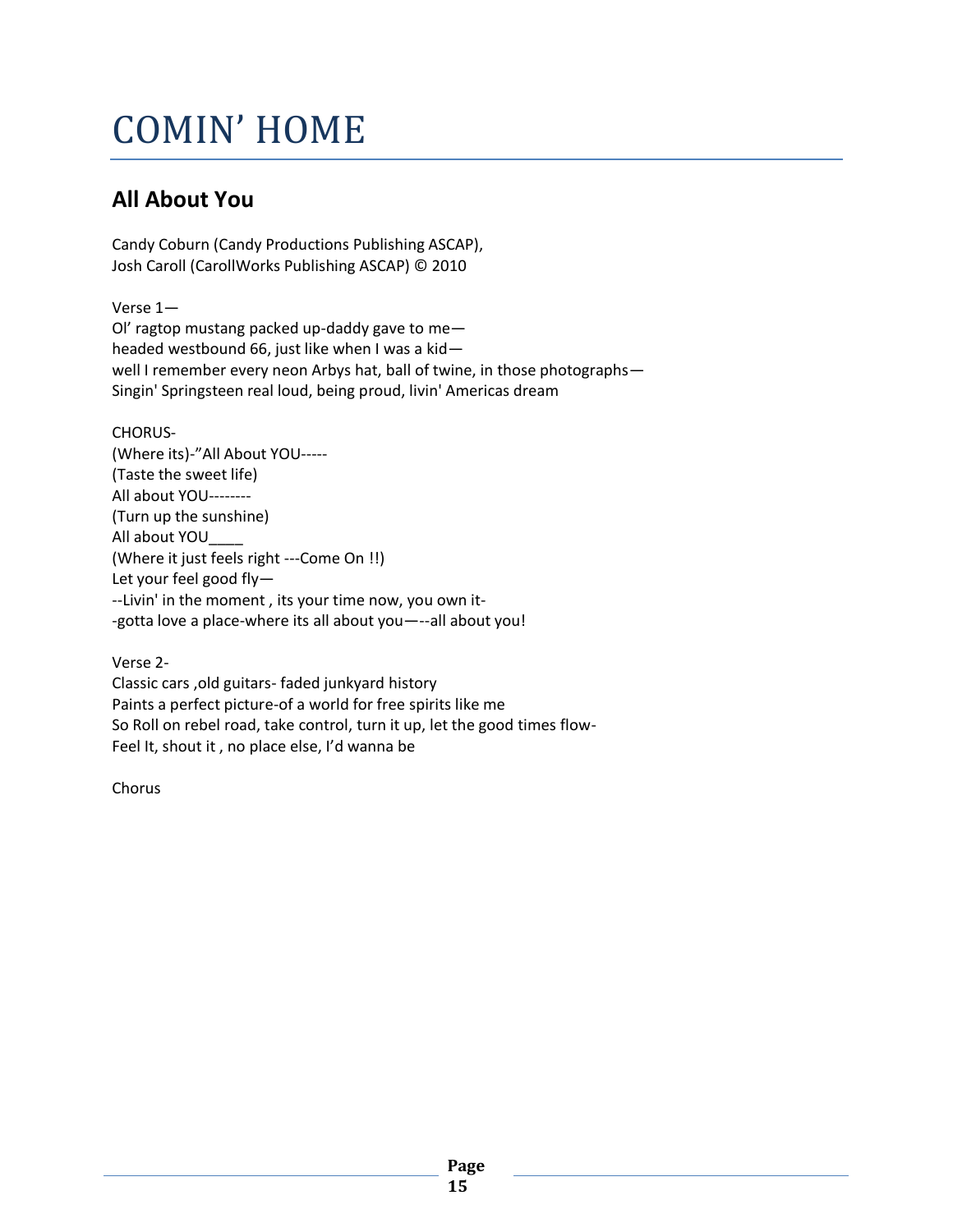## **COMIN HOME**

Candy Coburn (CandyProductions Publishing ASCAP), Josh Carroll (Carrollworks Publishing ASCAP), Todd Gummerman (Grandepic Music Publishing ASCAP) © 2010

Southbound thru Kentucky, with that blue moon shinin bright Wheels keep a-movin', til I see Georgia's peach sunrise Just a band of freebird gypsies, another Sunday morning comin' down Its so hard to dream without you, the good Lord knows I'm missin' your love now

Chorus---

Roll on, Roll on, Hold on Baby, I'm on my way Roll on, Roll on,my sweet sugar, Been countin' down the days Cause I got some plans of my own, no tv's,shut off all the phones So get ready for me---- darling- ooo yeah----cause I'm comin' home.

It's another Friday night, another marquee light and, everything reminds me of you Home town honeys hand in hand, on homecomin' weekend, They're crusin' like we used to do Young and wild I sure remember, that first kiss like yesterday Only 2 more days without you, and 2 more shows to play

CHORUS-

Oo----I just want you to know Oo----We're gonna take it slow— We've been together forever but we still make some sweet rock and roll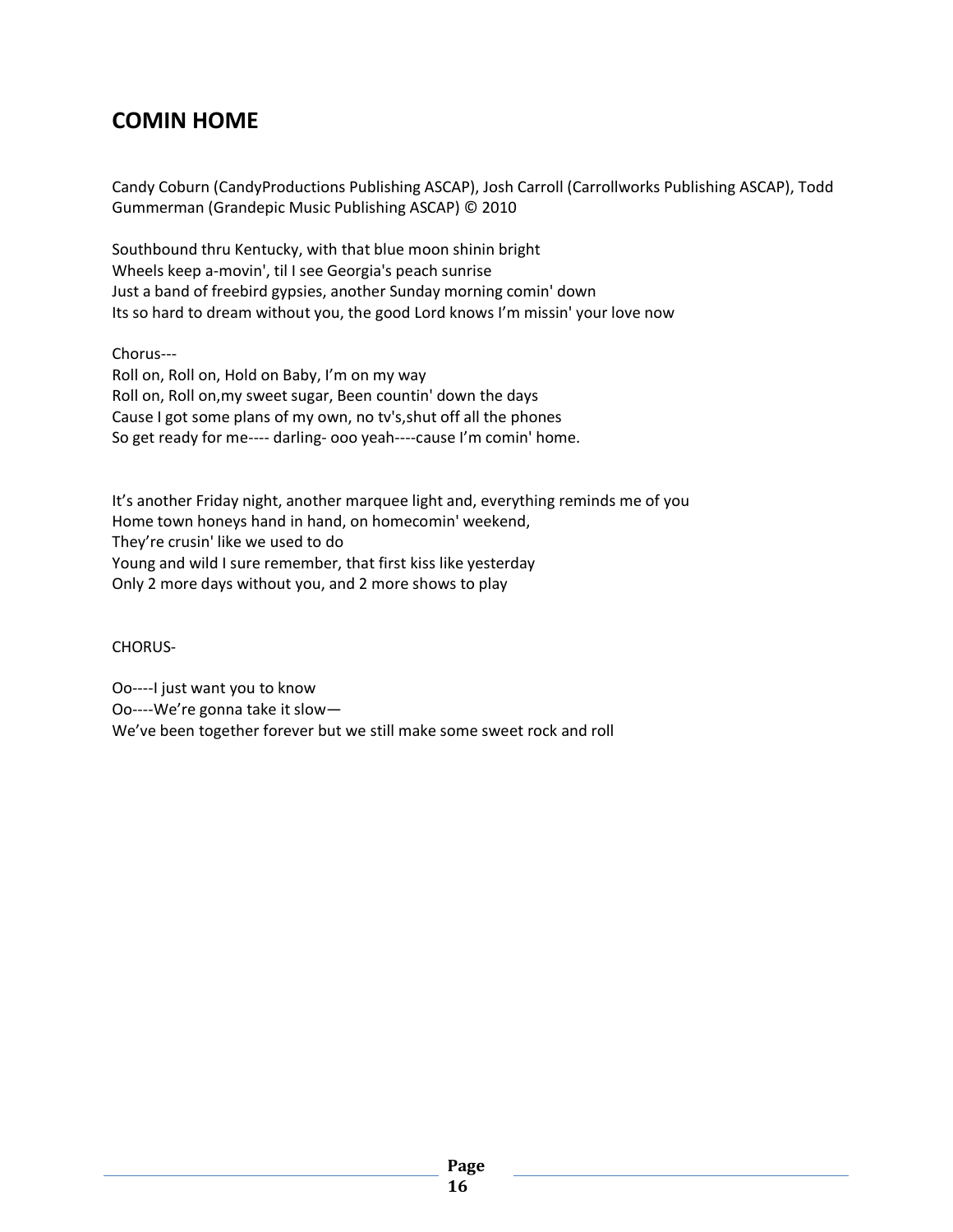#### **DON'T WALK AWAY**

Candy Coburn, Josh Carroll & Josh Long © 2010 Candy Productions Publishing(ASCAP)/Slack Jawed Publishing(ASCAP)/Carrollworks Publishing(ASCAP)

Don't walk away, close the door Stay here with me, for just a little more I know your angry, cant change what I've done The tears on my face, wouldn't be here if I could

Tell me you love me Just like you used to do Hold me tonight, even though you don't want to Lay here beside me and tell me it's alright Cause I don't wanna cry again tonight I don't wanna cry again tonight

Just a dream, out of reach My eyes wide open, but I could never see Everything that I threw away, Now my only wish, is I could make you stay

Tell me you love me Just like you used to do Hold me tonight, even though you don't want to Lay here beside me and tell me it's alright Cause I don't wanna cry again tonight I don't wanna cry again tonight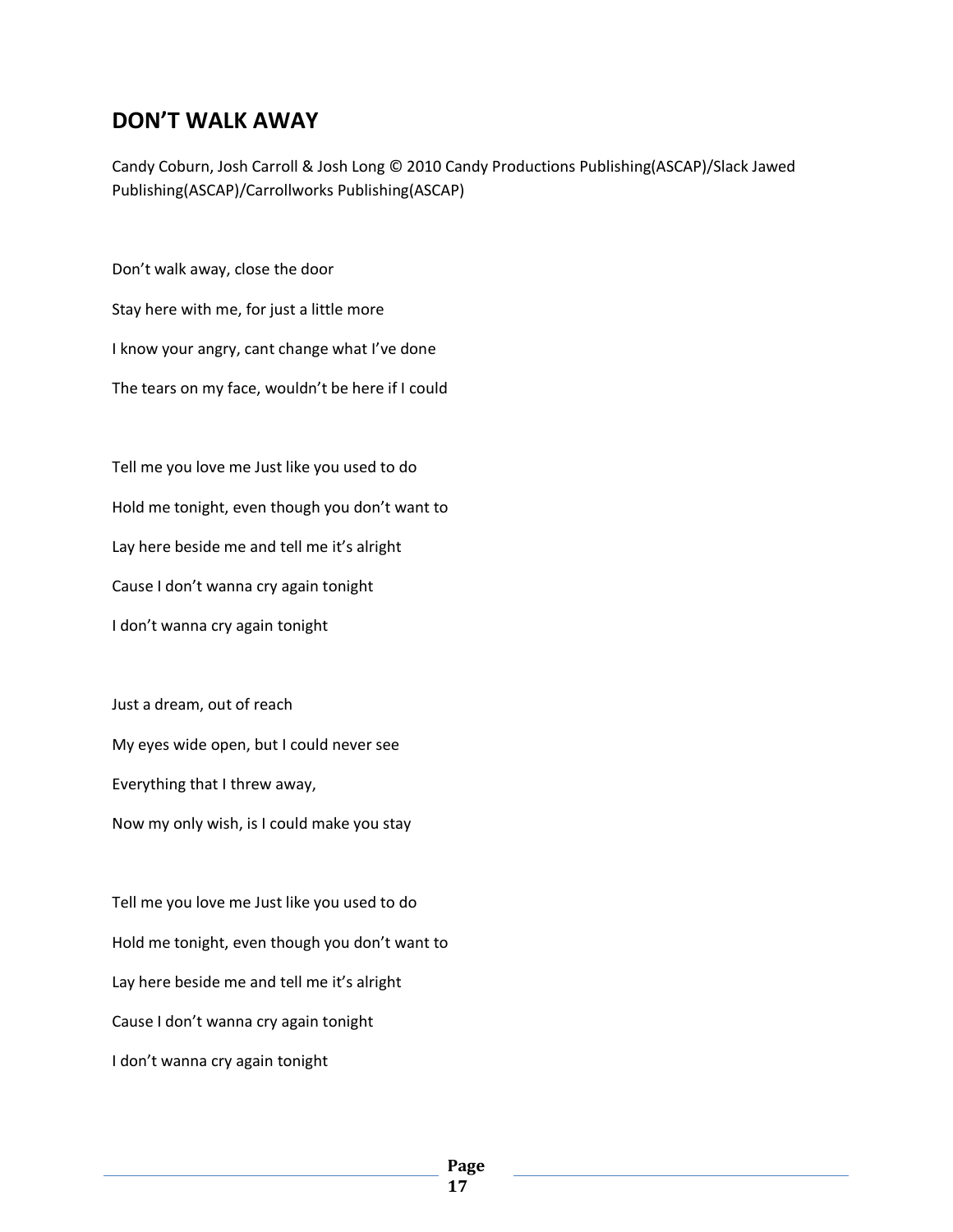### **FEEL GOOD LOVE**

Candy Coburn (Candy Productions Publishing ASCAP) © 2009

Every time that we're together don't it just feel so good Boy you got a way, when you walk in, to take all the air out of the room Makes me tremble just a little get lost in those eyes Don't it just feel so right

Chorus-

Your love feels like flyin' down the highway, a carnival ride, so alive babe Feel the rush, when we touch, it takes my breath away Like the world just stops around us, when you hold me close Oh I just cant get enough—of your—Feel Good Love

No way I can stop thinking bout you, been countin' down the minutes all day Cause when I get you home, oo- your gonna like the plans I've made Can't stop smilin', I'd be lyin' if I said you weren't the cause I've fallen and it sure feels good to fall

Chorus-

Your love feels like flyin' down the highway, a carnival ride, alive babe Feel the rush when when we touch, it takes my breath away Like the world just stops around us, when you hold me close Oh I just cant get enough---

Na-na-na-Na-na-na-na Na-na-na-na-na-na-na-Na-na na na

Chorus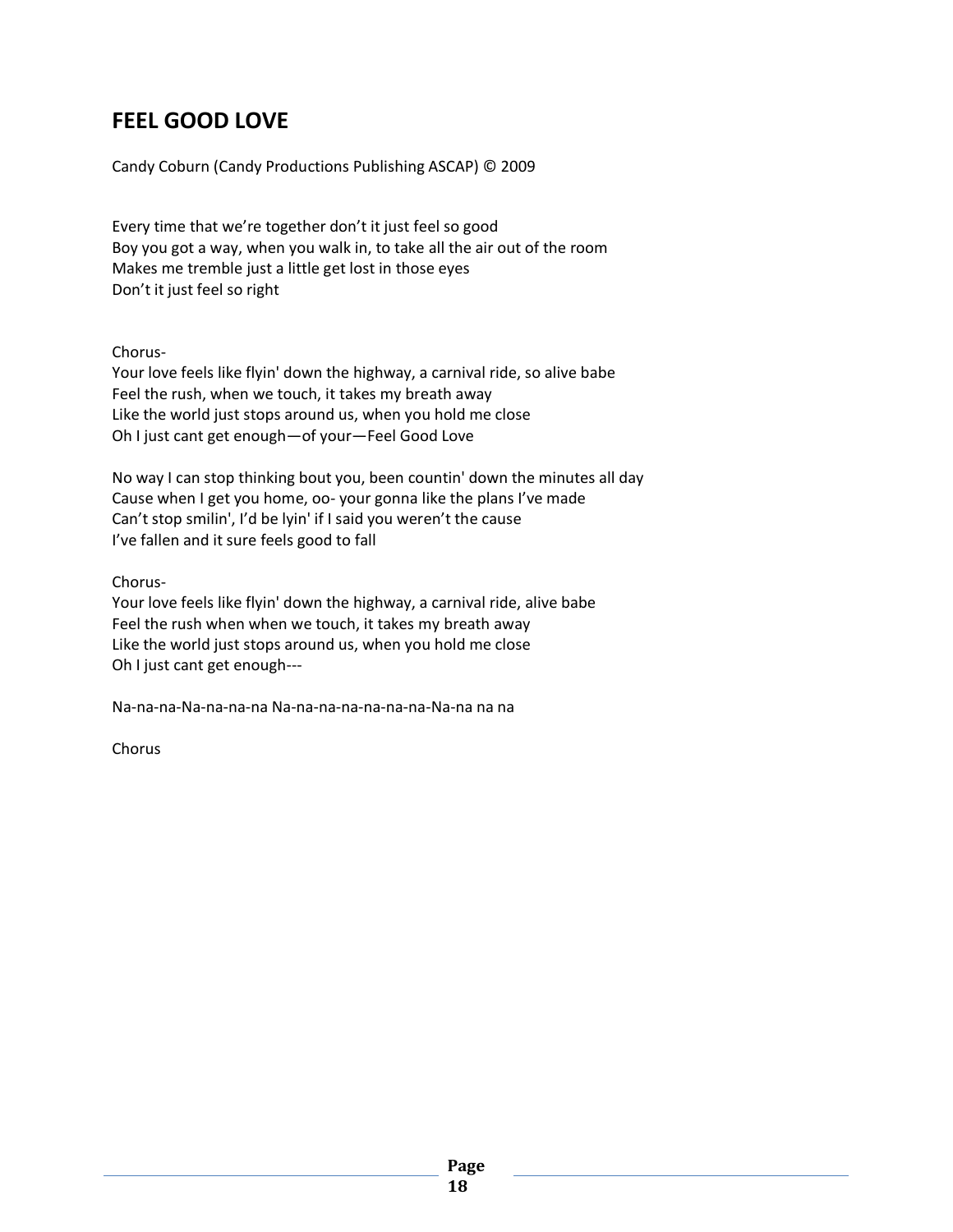### **FEELS LIKE HOME**

(aka: You Feel Like Home) Candy Coburn (Candy Productions Publishing ASCAP) © 2009

Well I never knew --what can a love can do I never felt like this before it can make the world-- make sense somehow Like the sun's smiling down just for you

Didn't think I'd ever find—someone who could make me smile Even at my darkest hour but then you came along-and it was your soul I could see and that day would forever change me

Chorus--

You feel like Home--- like home There's not a safer place I know—to catch me when I fall When I am worn, and torn-- feel like I cant go on---You feel like Home---like home -------------------------------------------------------------

I wanna thank you for believing in me thank you with this simple song, Angels here on earth watch over us I'm so lucky to have you as one

Chorus-- You feel like Home--- like home There's not a safer place I know—to catch me when I fall When I am worn, and torn-- feel like I cant go on--- You feel like Home---like home

When I am worn, and torn-- feel like I cant go on--- You feel like Home---like home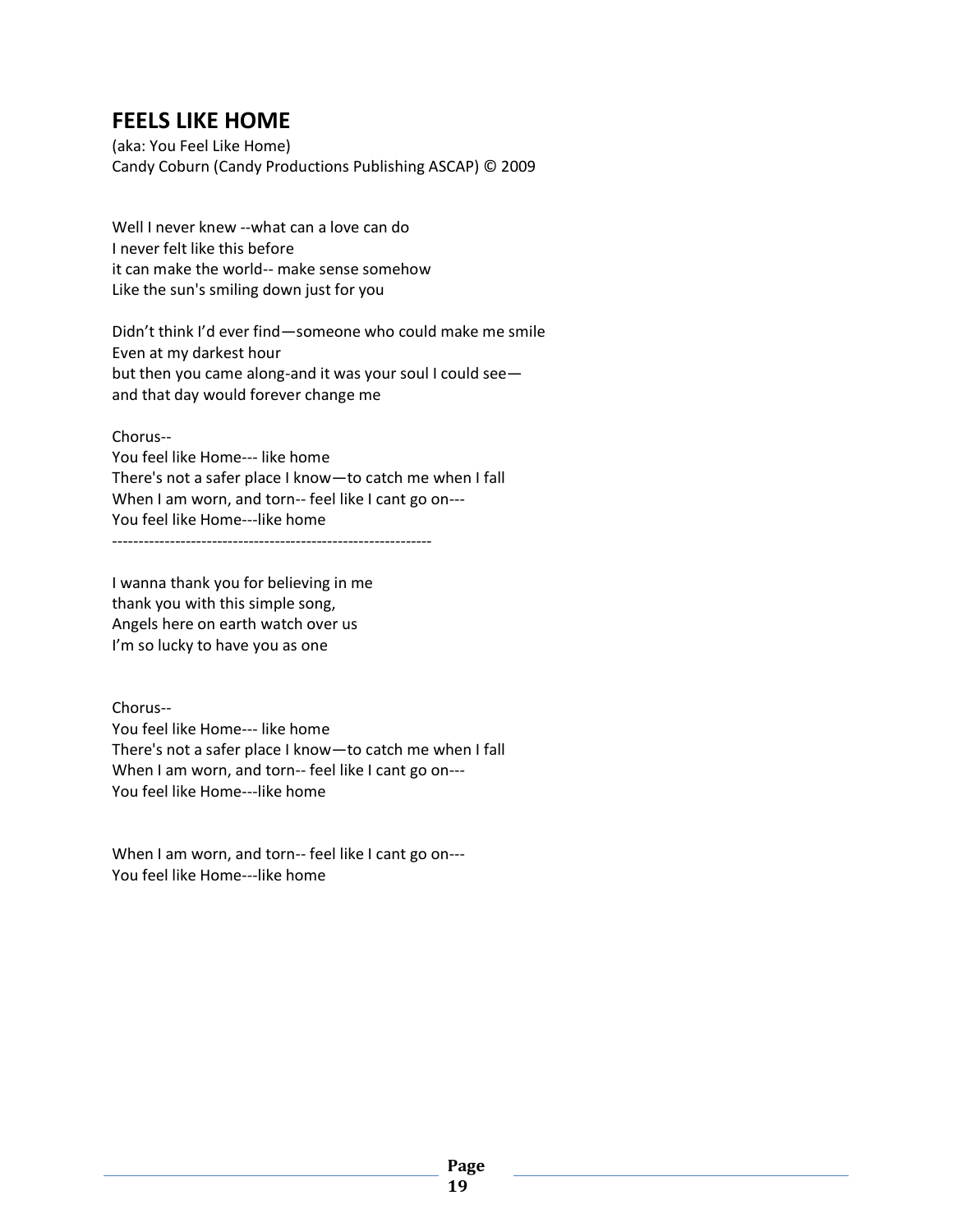### **ROLLING STONES**

CandyCoburn (Candy Productions Publishing ASCAP) & Josh Carroll (Carrollworks Publishing ASCAP) © 2012

V1-Some folks call em the black sheep, the prodigal son Fuelin' the gossip like its gospel, like their speakin' in tongues Well now everybody's got some, you can ga-rone-tee This ain't no leave it to the beaver kind of family tree---

V2-You just need trains, mamas, pickups and prison to apply But if your missin' just one, we might let you slip by A list of the misfits should be quite long To get your clan inducted into these jacked- up Rebel halls

CHORUS---

Can I get a Glory----Glory, Glory Hallelujah-----Hallelujah! Cause right or wrong, We stand strong, Shout it out! Dysfunction ain't wrong!----- Its just my modern day family ---full of Rolling Stones-

Verse3-

Well I'm proud to say I'm a member of this crooked family line And if you folks don't have yourself one-well your welcome any time! Now this is how we roll, you can take it or you can leave it But your guaranteed a party---you better believe it!

Chorus---

Will the Circle Be Unbroken—bye and bye Lord bye and Bye There's a better home awaitin' in the sky Lord in the Sky

Can I get a Glory glory— Glory—Glory Hallelujah- Hallelujah Can you say Jerry Springer Montel, Oprah Winrey, Dr Phil We're comin' to your town so you best get ready now-Just my modern family--- Of Rolling stones, Rolling stones Rolling stones, Rolling Stones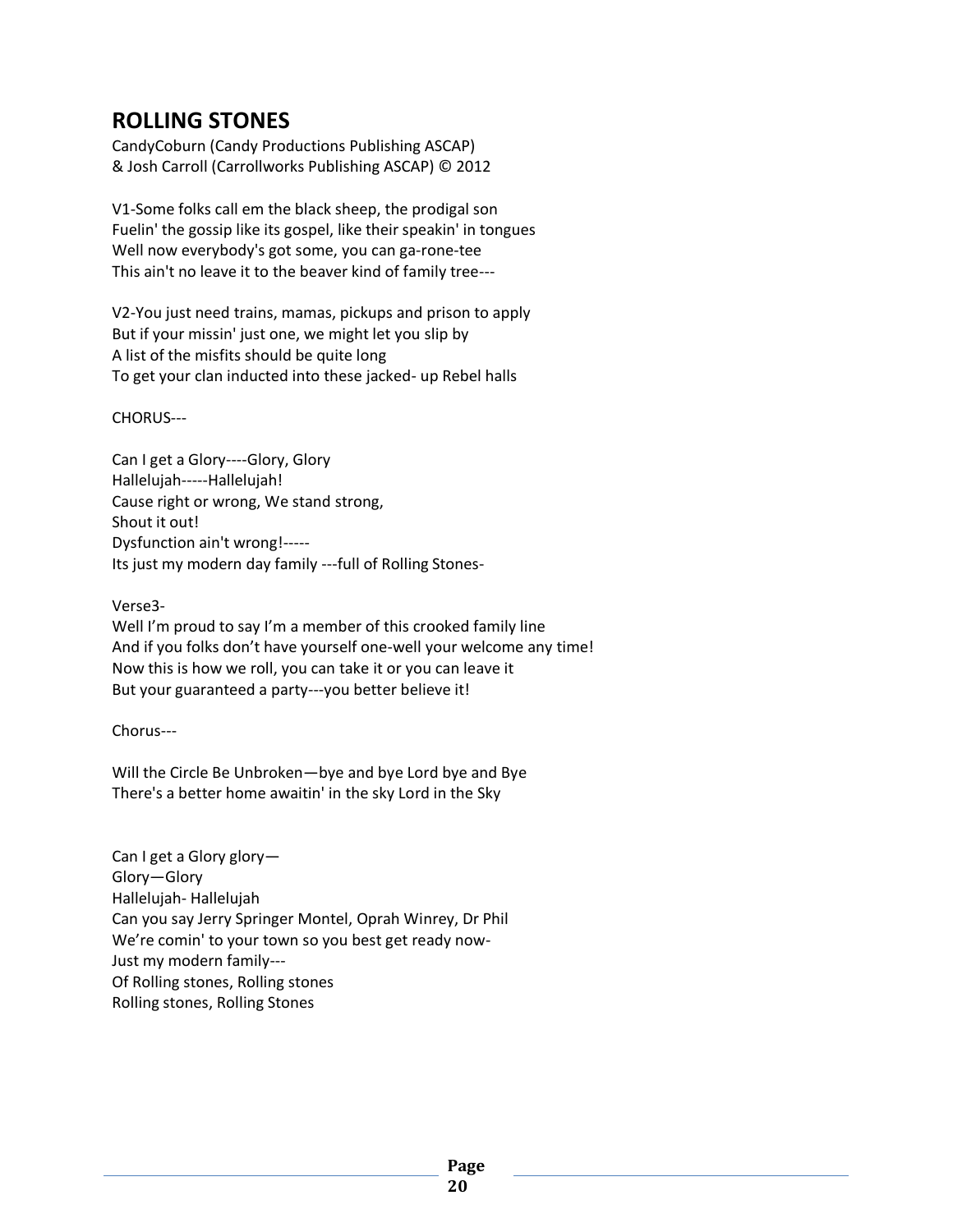## **THAT THING YOU DO**

Candy Coburn (Candy Productions Publishing ASCAP), Josh Carroll (Carrollworks Publishing ASCAP) © 2010

#### VERSE1-

SUN SHININ' DOWN ON MY SHOULDERS SO GOOD THE BEST THINGS IN LIFE ARE FREE I DON'T EVEN MIND GETTING OLDER AS LONG AS YOU'RE WITH ME

I GET CAUGHT UP IN THESE MOMENTS FEELS LIKE TIMES JUST STANDIN' STILL WANNA STAY RIGHT HERE FOREVER NEVER EVER FELT SO REAL

CHORUS--

I GET LOST IN THE THOUGHT, OF YOU HERE NEXT TO ME PLEASE DON'T GO, LOCK THE DOOR, HONEY THROW AWAY THE KEY GOT ME FLYIN' HIGH ON YOUR LOVIN', SPINNIN' IN A WHIRLWIND RUNNIN' TO GET CAUGHT UP IN YOU LIFE'S IS SWEET W YOU GOTTA LOVE IT, IN YOUR ARMS, CANT GET ENOUGH OF IT KEEP DOING THAT THING YOU DO—

VERSE2- YOU'RE MY RAINBOW SHININ' OVER, WHEN LIFE FEELS LIKE A STORM SO LET THAT RAIN COME DOWN AROUND ME CAUSE I GOT YOU TO KEEP ME WARM

DON'T GET ME WRONG WE SURE CAN RUMBLE WE GOT FIRE-Y FIGHTS DOWN PAT GUESS EVEN WILD ONES STILL GET LUCKY CRAZY BOUT YOU THAT'S A FACT)

Instrumental

Chorus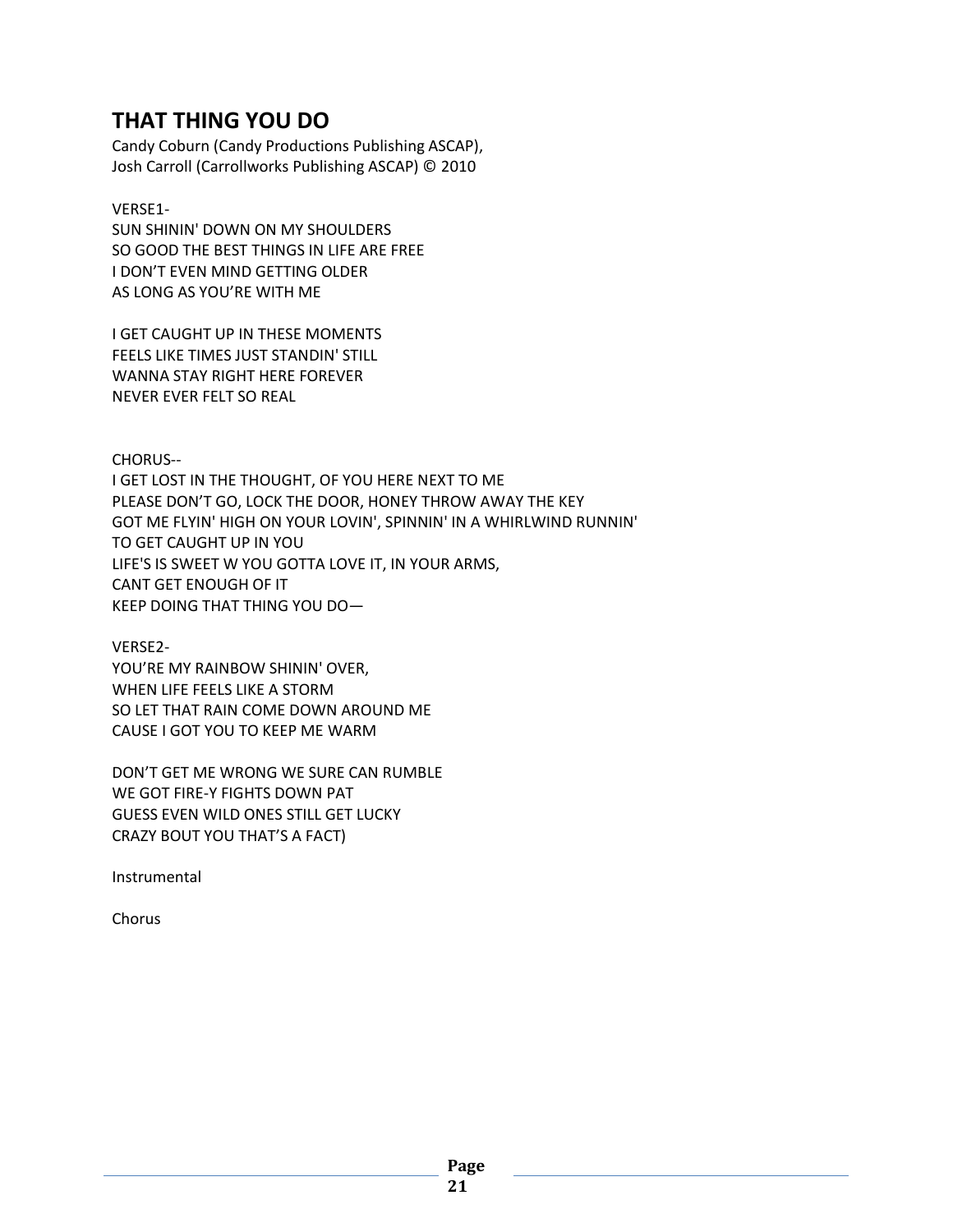## **THE LUCKY ONES**

Candy Coburn & Josh Carroll - CandyCoburn(Candy Productions Publishing ASCAP) & Josh Carroll (Carrollworks Publishing ASCAP) © 2011

Like firecracker 4th of July, a lighting bolt, up in the sky she came into this world with fire and grit Never tie her down no how, Kentucky bourbon bred wildchild Those Poor boys never stood a chance to getta sip

Footloose and fancy free at heart, never saw it comin til she felt a kickstart Ooo-he set a-flame with that first kiss Now this train ain't slowin' and they got no way of knowin'- How this gasoline and fire --keeps on growin' Guess somehow oil and water seem to mix

Chorus

The lucky ones—they rage on— -no more searchin' for their way home Freebirds fly— they don't care why how can this be wrong when it feels right— Their the lucky ones, the lucky ones- --the lucky ones--

His outlaw angel, her simple man—no one seemed to understand how 2 spitfire souls- loved like crazy all their life. His southern comfort, her Kentucky rain- put em both together makes a hurricane Guess 50 years proves they'd done something right

The lucky ones—they rage on---no more searchin' for their way home Freebirds fly— they dont care why—how can it (this)be wrong when it feels right—Their the lucky ones, the lucky ones---the lucky ones--

SOLO—

The lucky ones—they rage on---no more searchin' for their way home Freebirds fly— they don't care why—how can this be wrong when it feels right—Their the lucky ones, the lucky ones---the lucky ones--

His southern comfort, her Kentucky rain- put em both together makes a hurricane Guess 50 years proves they were proves they were doin' something right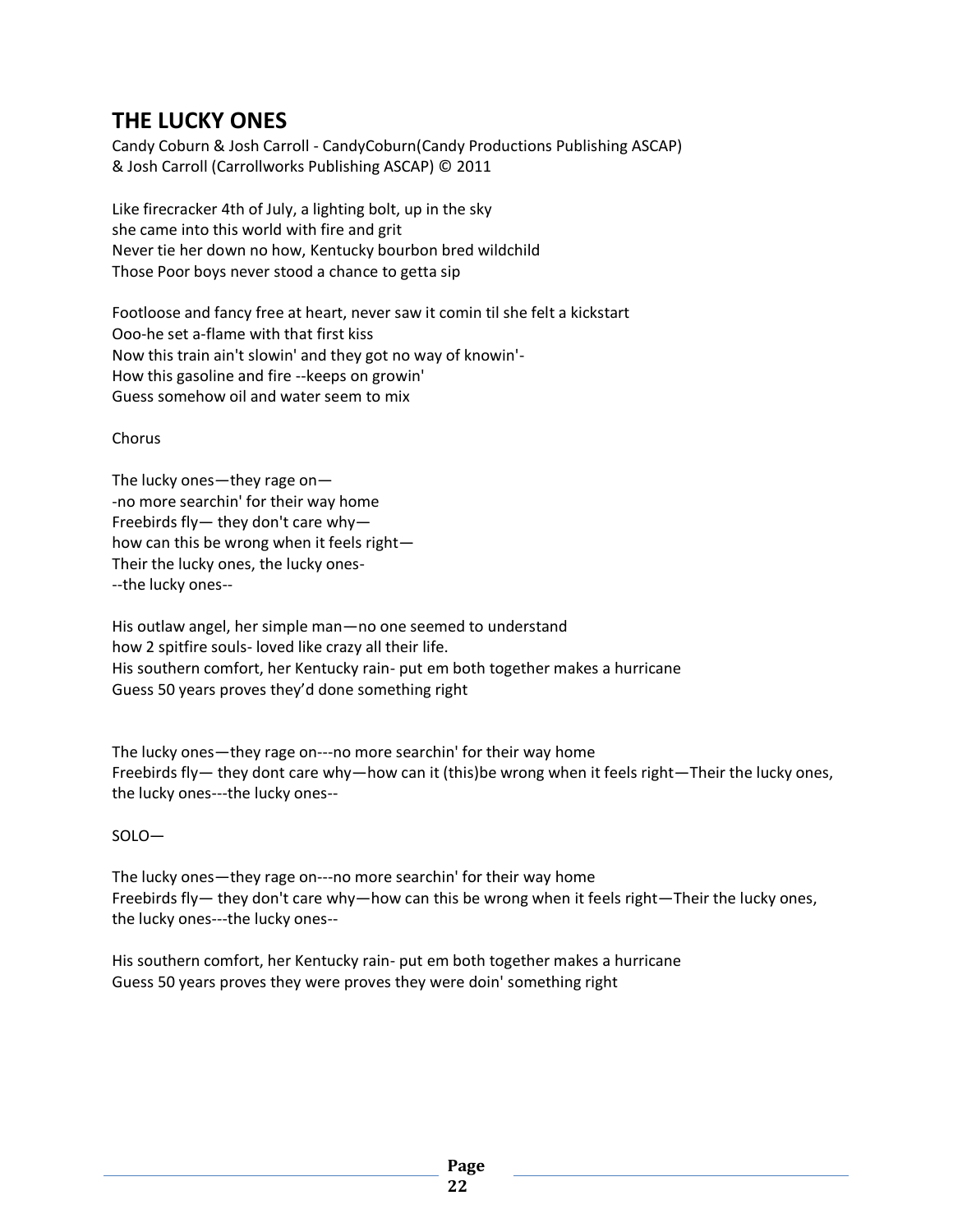# **LUCKY**

## **DON'T WALK AWAY**

Candy Coburn, Josh Carroll & Josh Long © 2010 Candy Productions Publishing (ASCAP) / Slack Jawed Publishing(ASCAP) / Carrollworks Publishing (ASCAP)

Don't walk away, close the door Stay here with me, for just a little more I know your angry, cant change what I've done The tears on my face, wouldn't be here if I could

Tell me you love me Just like you used to do Hold me tonight, even though you don't want to Lay here beside me and tell me it's alright Cause I don't wanna cry again tonight I don't wanna cry again tonight

Just a dream, out of reach My eyes wide open, but I could never see Everything that I threw away, Now my only wish, is I could make you stay

Tell me you love me Just like you used to do Hold me tonight, even though you don't want to Lay here beside me and tell me it's alright Cause I don't wanna cry again tonight I don't wanna cry again tonight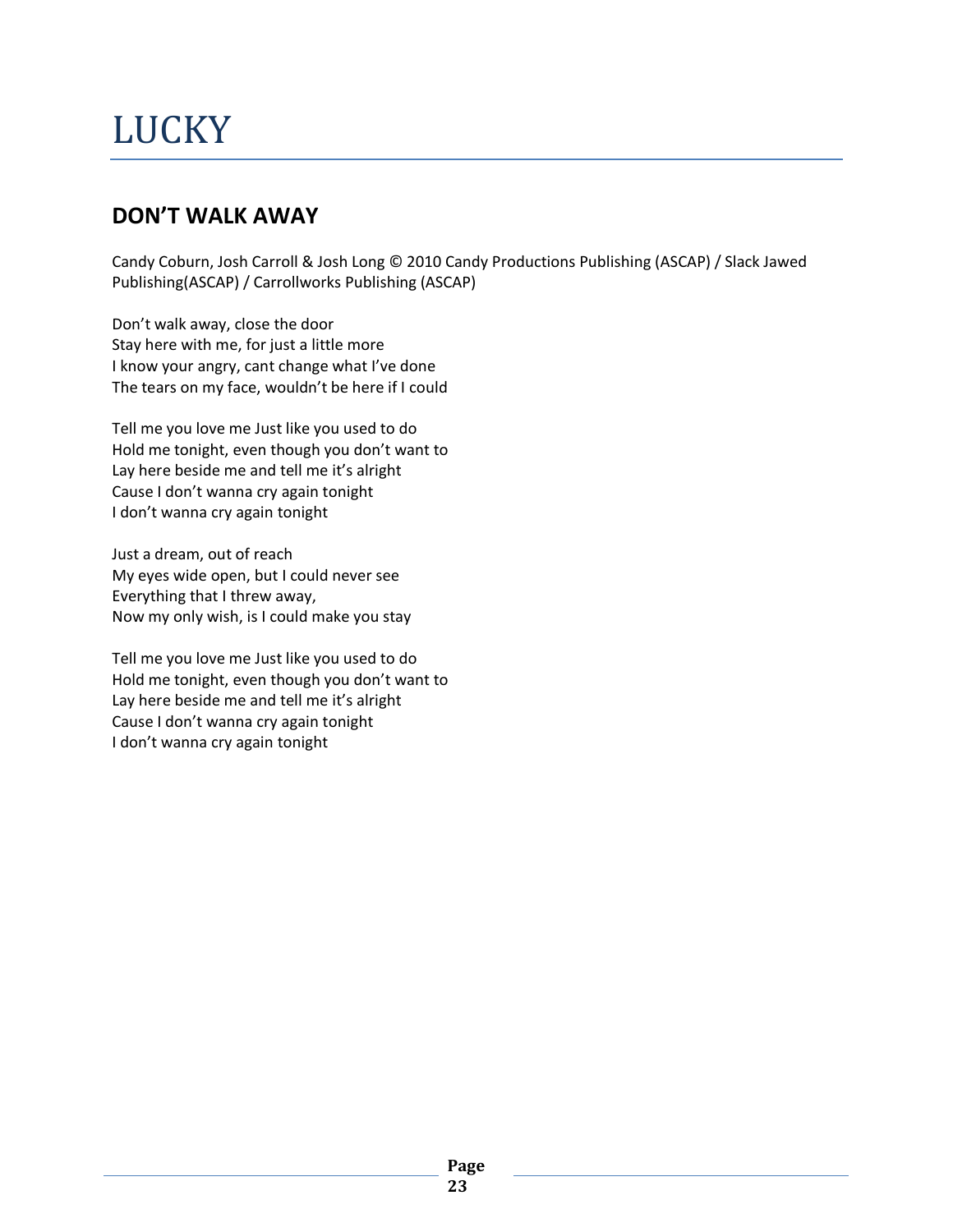## **FOOLS GOLD**

Candy Coburn, Kaci Bolls © 2009 Candyworks Publishing (BMI) (Candy owns 100% of my half)/ Roots Three Music/Purple Cape Music c/o ole (BMI)

The day he made me a Mrs. I was standin' in a long white dress Playin' house with my new china dishes— What a mystery, my Mr., he left me, In a real fine mess

Now I've got black ink on pretty paper sayin' we are man a woman til we die Picket fences wrapped all around me, I got the makin's for a real long life His words dripped on me like honey, and now I'm payin' for the lines that I was sold. Thought our love was the real thing, I was deceived, now I believe, my wedding band was made of Fools Gold-Fools gold, he gave me-Fools Gold

Mama told me some things are so good, so good they never ever could be true Well my brass bed, it's a queen size, but its sleepin' one now, no never 2. I got my suitcase, and a road map, Oh I see the morning light, I'm gonna roll. Thought our love was the real thing, I was deceived, now I believe, My wedding band was made of Fools Gold-Fools gold, he gave me - Fools Gold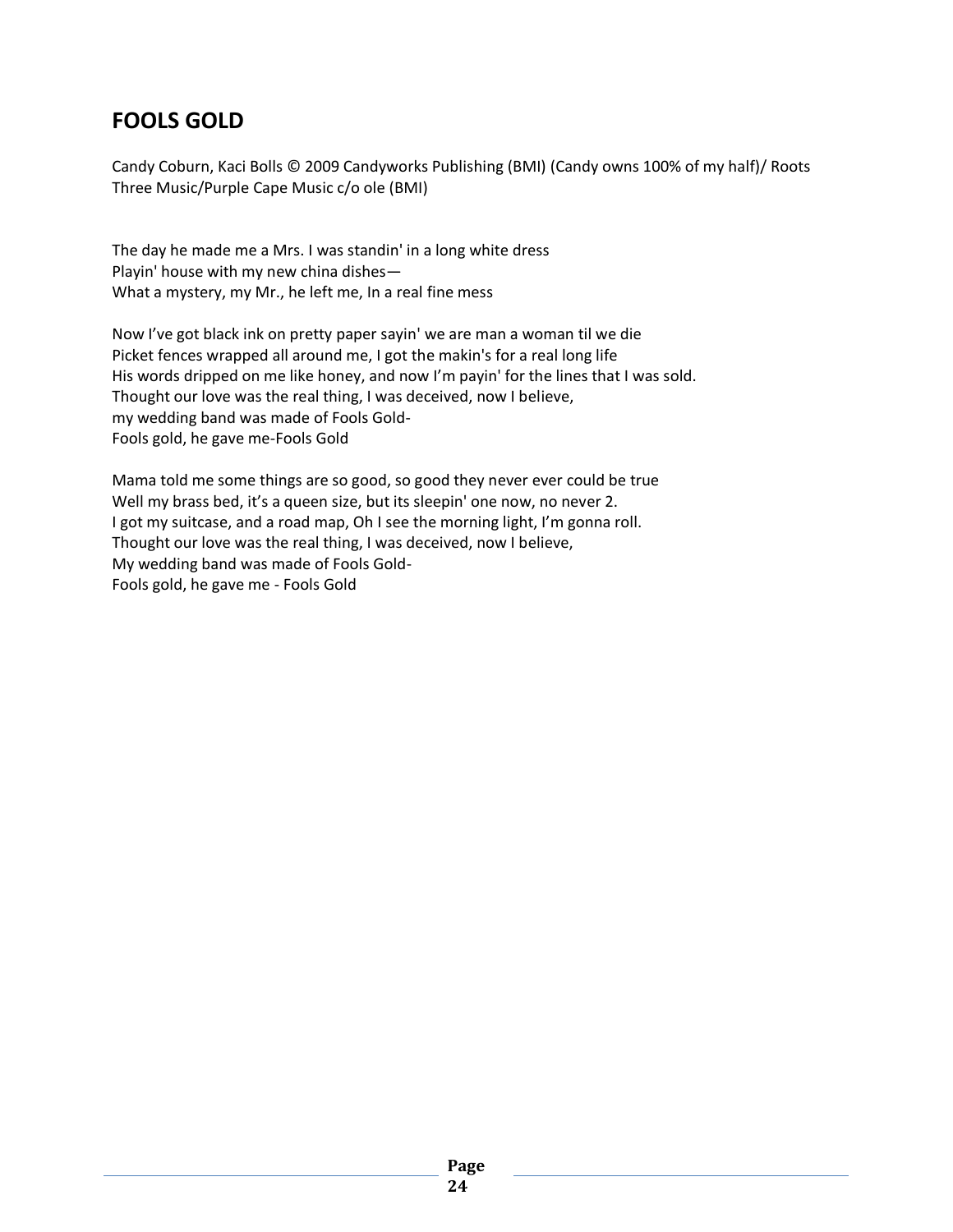#### **PINK WARRIOR**

Candy Coburn, Roxie Dean, Candy Cameron, Kaci Bolls

© 2008 Candyworks Publishing (BMI)/Dixie Stars Music (ASCAP)/Sounds of RPM (Administered by HoriPro Entertainment Group, Inc.) (ASCAP)/Stars Shine On Music (SESAC)/Songs of Eight (Administered by HoriPro Entertainment Group, Inc.) (SESAC)/Roots Three Music/Purple Cape Music c/o ole (BMI)

She wore a pink tutu and her cowboy boots, and her big brother's superman cape Shootin' down dragons from her little red wagon To keep the backyard safe Stubborn as a grass stain, runnin' 'round in french braids, tough for such a little girl Livin in a big boys' world--

Oh--shes a pink warrior She's a fighter like her mama always taught to be Got an army of angels marchin around with her She won't give in Yeah she's gonna win She's a pink warrior

She wears a pink ball cap and a pink durag, pink ribbon on her SUV Its been a long hard fight but she's kicked it twice cause she don't know the word defeat She's walkin' for the big cure, mothers,daughters, sistersthey're facin' this head ontalk about being strong

Oh--shes a pink warrior She's a fighter like her mama always taught to be Got an army of angels marchin around with her She won't give in Yeah she's gonna win She's a pink warrior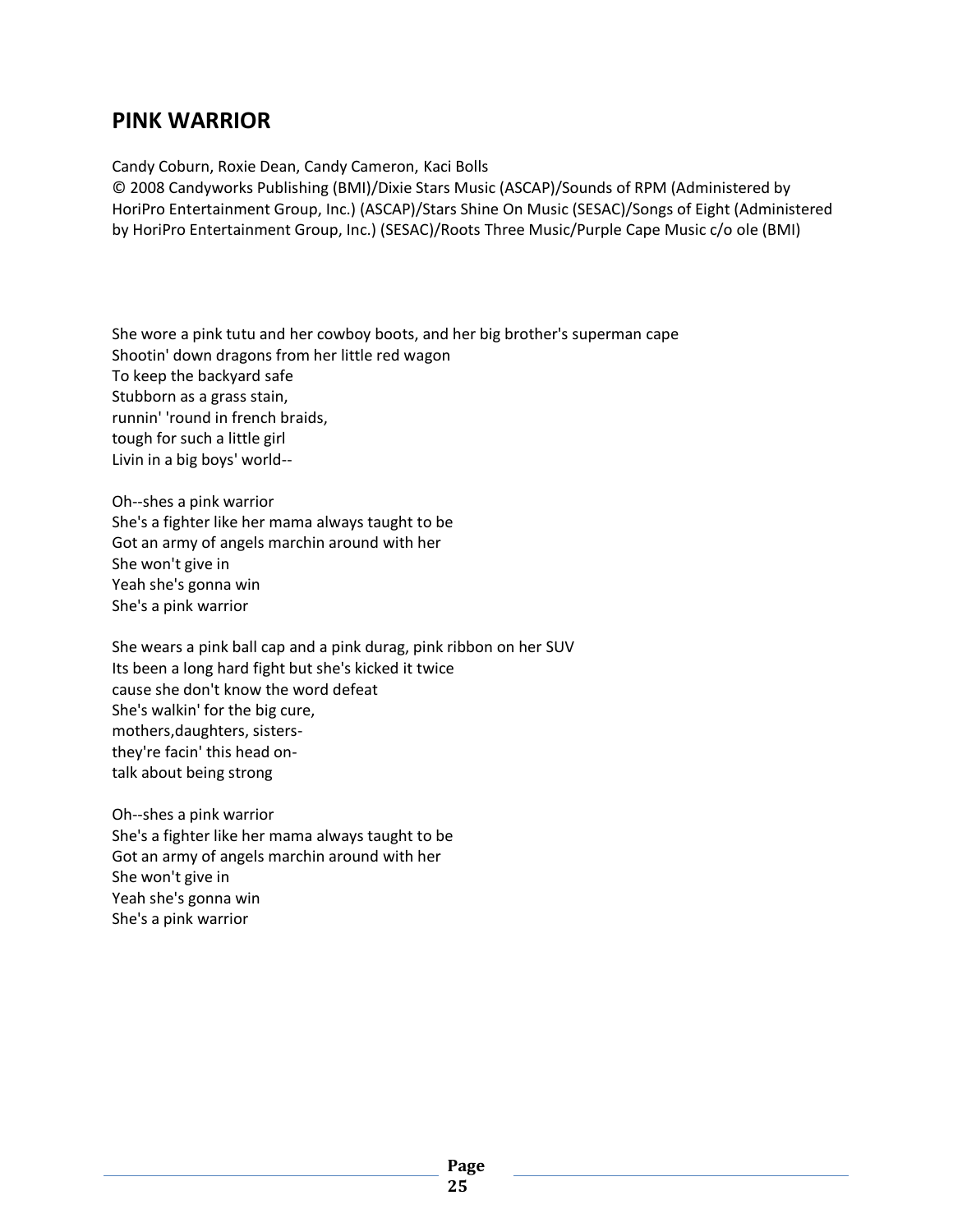# REV IT UP

## **31derful**

Candy Coburn (CandyWorksPublishing-BMI), Barney Johnston (AvondaLeeMusic-BMI) & Scott Lynch (BabyGrayMusic-BMI) © 2006

Eighteen--thought she knew everything; hers was the only point of view That little girl in her cap, gown and spiral curls, she didn't have a clue Thirty seemed a million miles from her dreams, lookin' back on it now As she makes a wish and blows those candles out, she sees…

X's and O's on a crayon colored card, Two little angels playin' out in the backyard A picture of her with her high school sweetheart…still in love She's discovered life and it's so beautiful, She' findin' ….31derful

"You'll blink an eye, you'll be 55," her mama said with a wink "Menopause, grandkids and catalogs… from AARP" She feels a tug from her freckled face ladybug, sayin', "Hey mama what'd you wish?" She wipes away a tear from her eye and says, "This!"

X's and O's on a crayon colored card, Two little angels playin out in the backyard A picture of her with her high school sweetheart…still in love She's discovered life and it's so beautiful, She' findin' ….31derful

She ain't gonna worry about the future, She's gonna live for the here and now…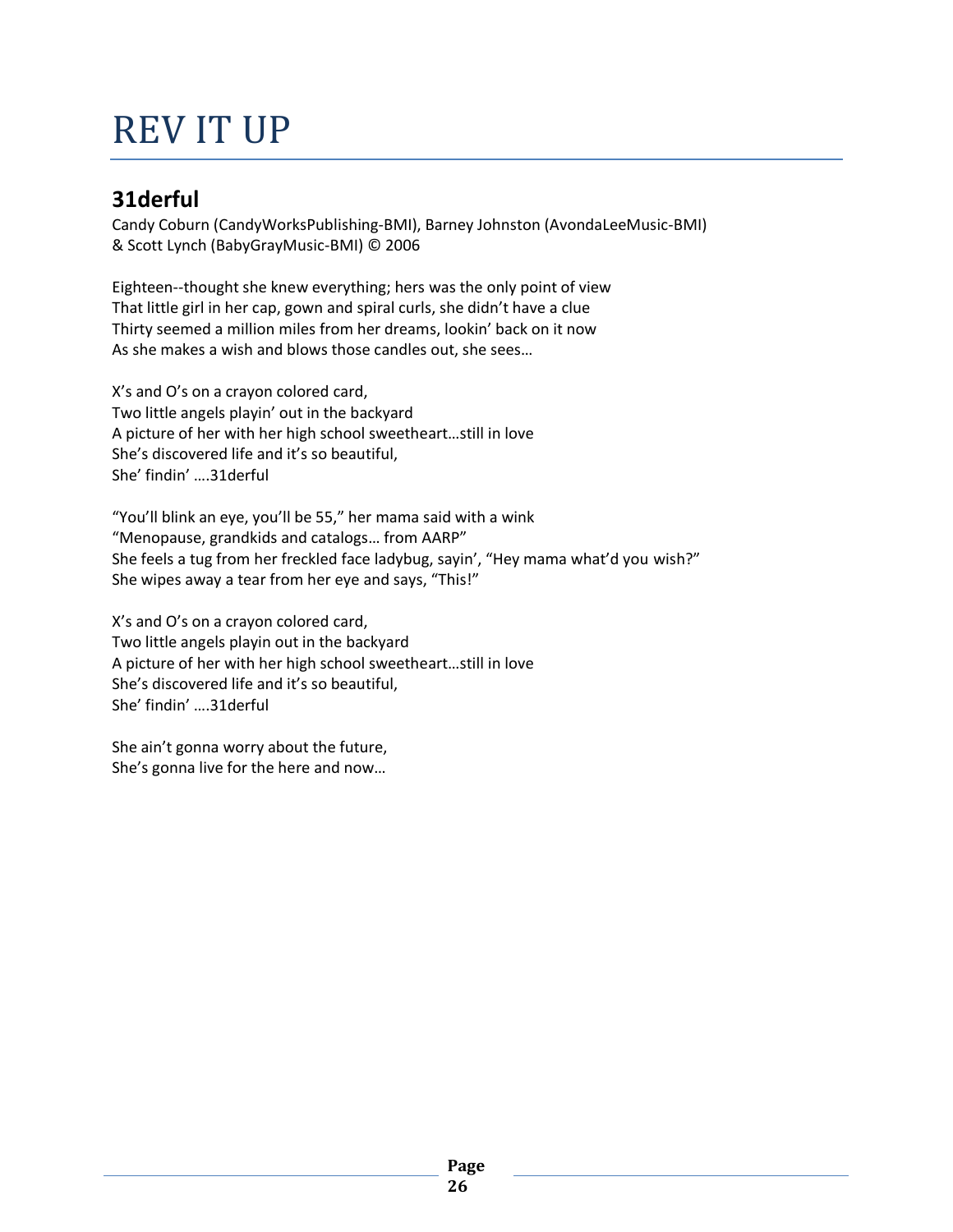## **BIG DREAM IN A LITTLE TOWN**

Candy Coburn (CandyWorksPublishing-BMI) Jason Duke (SilverDollar/BestBuilt-ASCAP) © 2006

Third Row, second seat, congregation loves to hear her sing, Amazing Grace, every week They always said, "Oh what a gift"-- Told her if she ever left this town She could have gone far; she might have even made it

A big dream in a little town Hiding in a heart somewhere Hoping to be found Waiting for a moment To spread those wings and fly A big dream in a little town

He wound up and let it go, batter saw nothing but the smoke Of a fast ball, so fast it made the scouts call He couldn't go against the grain; daddy's strength had begun to fade So he stayed behind to help him get the bills paid.

Small town, big league softball game, she's singin' to the flag that waves Right before he goes to take the mound They brush each other stop and stare, never knew it'd be right there Every road had lead them there somehow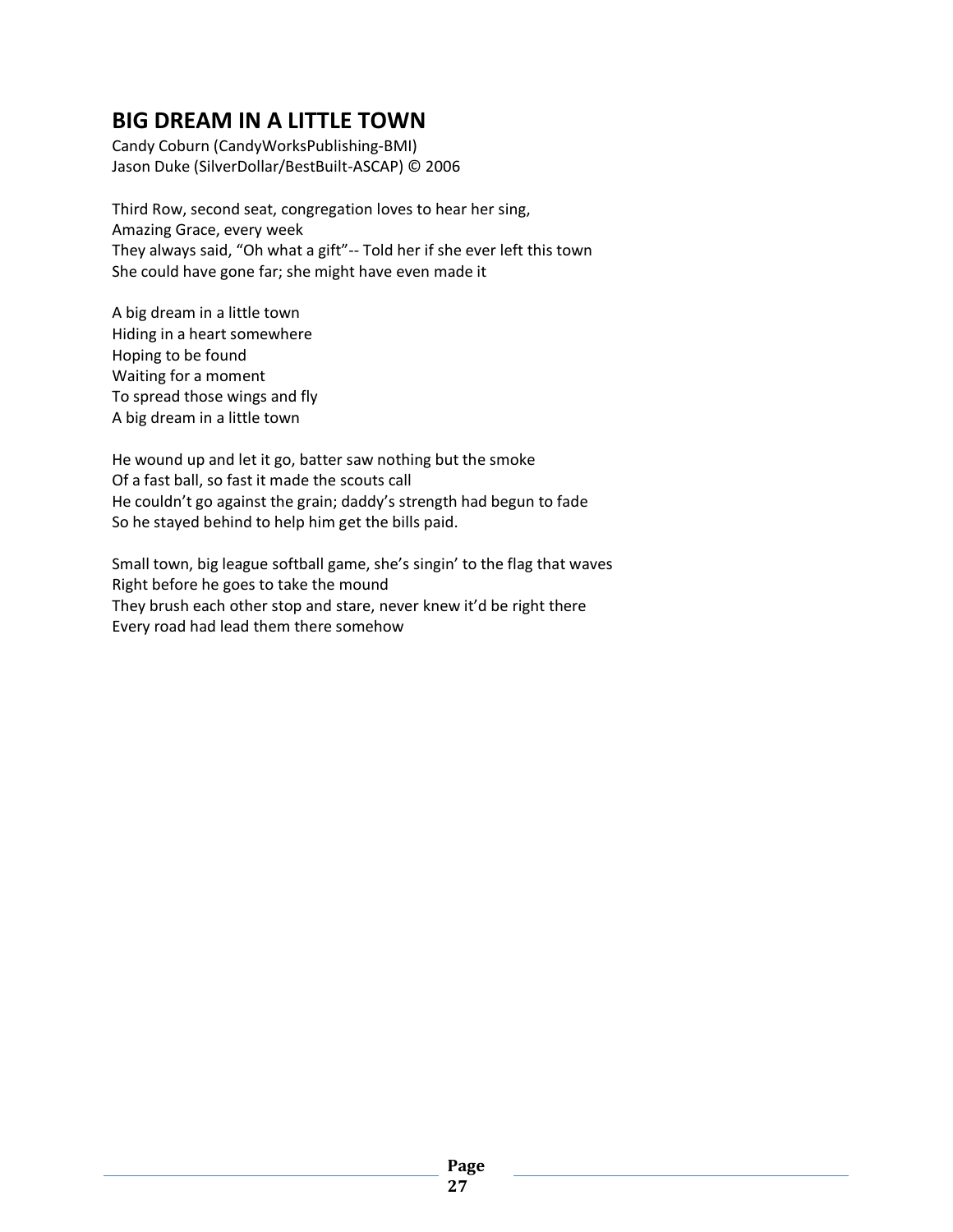### **HALL OF FAME**

Candy Coburn (CandyWorksPublishing-BMI), Jason Duke (SilverDollar/BestBuilt-ASCAP) & D. Scott Miller (BakerBillyMusic-BMI) © 2006

Granny never cursed or drank or wore her dresses high She'd sing I'll Fly Away on Sunday; make the preacher cry Thirty years of livin', fearin' God, and penny pinchin', after grandpa died Cannin' beans, mending jeans, planting seeds and pullin' weeds…

I've been inspired thru the years by some strong and fiery women They've lead the way from the day they kicked their way out of the kitchen So I'm workin' my way, down that trail they blazed… To the good hearted woman Hall of Fame!

Sometimes when the world is rough and I don't feel so strong, I dust off my old records and I put my sisters on. Tammy and Loretta, make me feel better when they sing those heartfelt songs Butcher holler, hard earned dollar, don't give up when times get tough

There's no four walls, no hallowed halls, Just a bond that binds us all…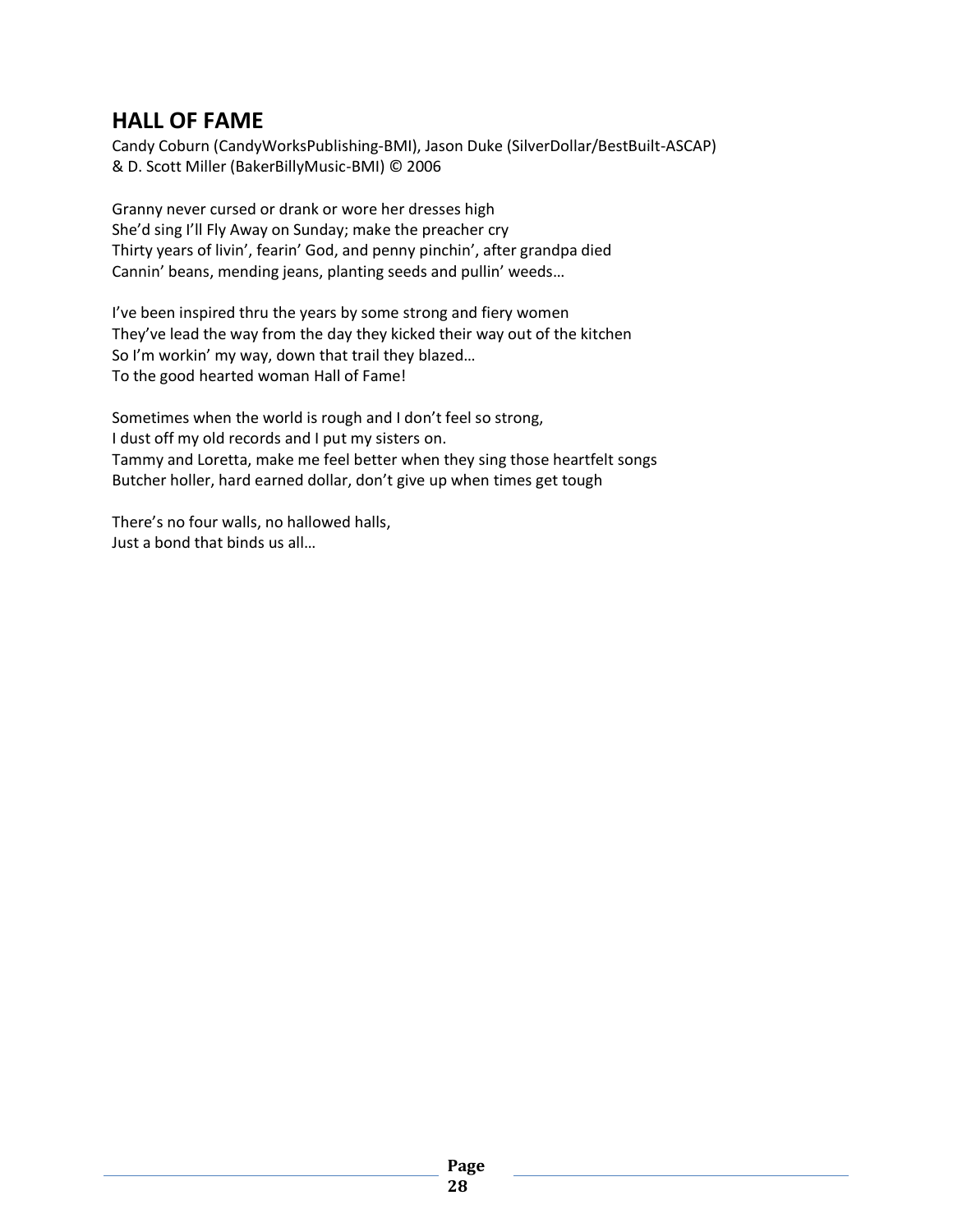### **HARD TO BE GOOD IN TEXAS**

Candy Coburn (CandyWorksPublishing-BMI) & D. Scott Miller (BakerBillyMusic-BMI) © 2006

Been burnin' up those dancehall roads Another night, another show Ain't no place I'd rather be... But it sure takes a toll on me

When I fire up ole Willie's songs, The party crowd sings along Mmmm...when that Lonestar starts to flow I just lose my self-control…

'Cause it's Hard—Hard to be Good in Texas There must be somethin in the water down there that affects us I made a promise to myself, no way I'm gonna cross the line Gonna stay out of the trouble I always seem to find… But it's hard--Hard to be Good in Texas

Now when that last call's come and gone Ain't nobody headin' home Oh the night is way too young And this party's just begun

Closin' time don't mean we stop All these good people wanna rock We're gonna raise so much hell We might just all end up in jail…

'Cause it's Hard—Hard to be Good in Texas There must be somethin in the water down there that affects us I made a promise to myself, no way I'm gonna cross the line Gonna stay out of the trouble I always seem to find… But it's hard--Hard to be Good in Texas

Now when it's all said and done Ooo--here comes that mornin' sun Ain't no place I'd rather be Honkeytonkin' in the Big T

Cause it's Hard—Hard to be Good in Texas There must be somethin in the water down there that affects us I made a promise to myself, no way I'm gonna cross the line Gonna stay out of the trouble I always seem to find… But it's hard--Hard to be Good in Texas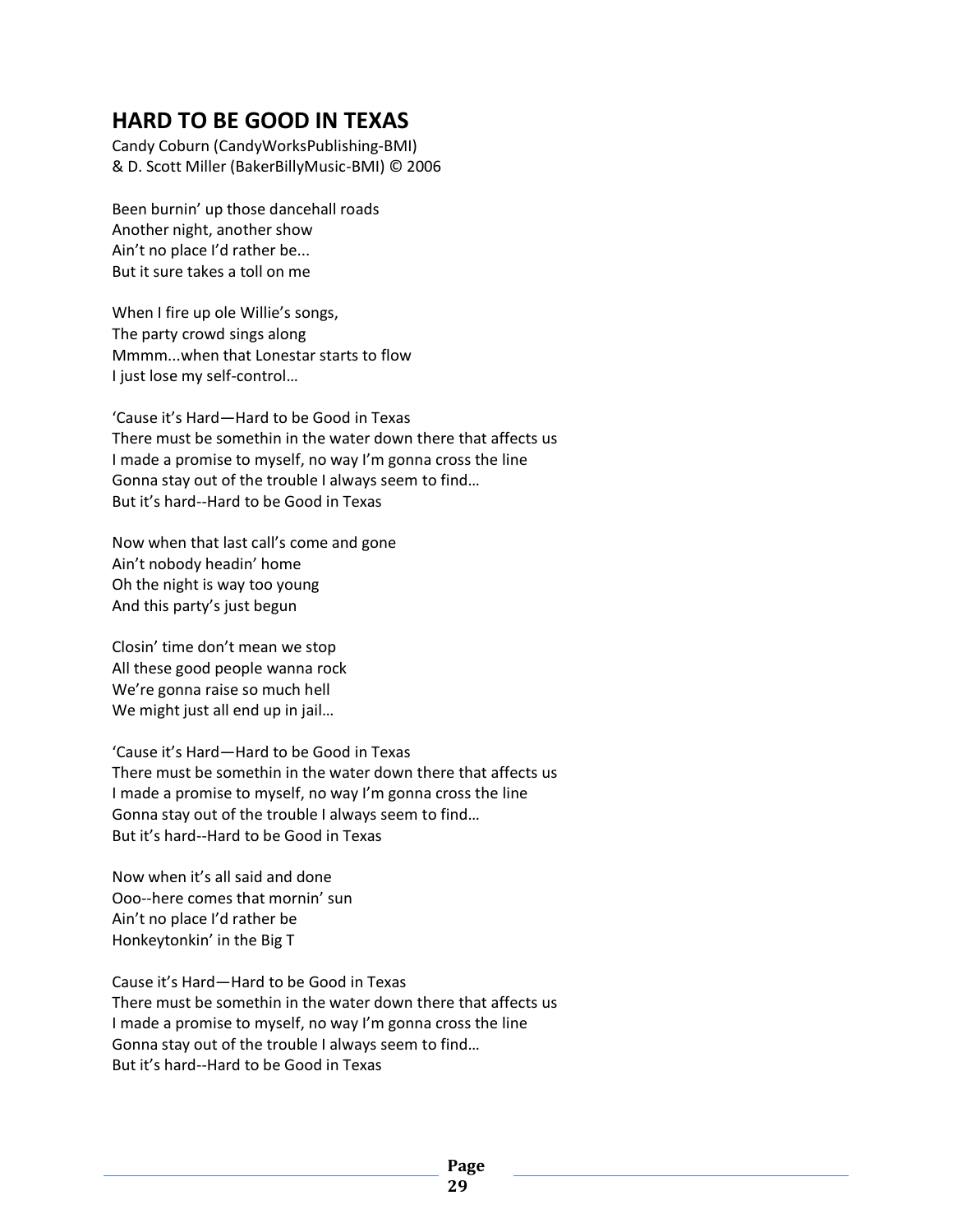#### **MY LUCKY LIFE**

Candy Coburn (CandyWorksPublishing-BMI) & D. Scott Miller (BakerBillyMusic-BMI) © 2006

There's a little place outside in my backyard, where I can let go Far away from the fast paced rat race, where the willows grow When I been beat down, pushed 'round, feel like goin' crazy I can hideaway Where the blue sky fades at night, When it's dark I see a light In my baby's eyes, so I hold on tight To my Lucky Life

Work week's done I'm gonna catch a little sun, lose these high heeled shoes My only recreation on my two day vacation is sippin' on something cool Keep your fast trains, airplanes, Caribbean getaways I've got paradise

Some people never seem to have enough They need more stuff to make them somebody I'm satisfied with my simple life So if I never have much money…

I got a blue sky fadin' tonight; when it's dark I see a light In my baby's eyes, so I hold on tight To my Lucky Life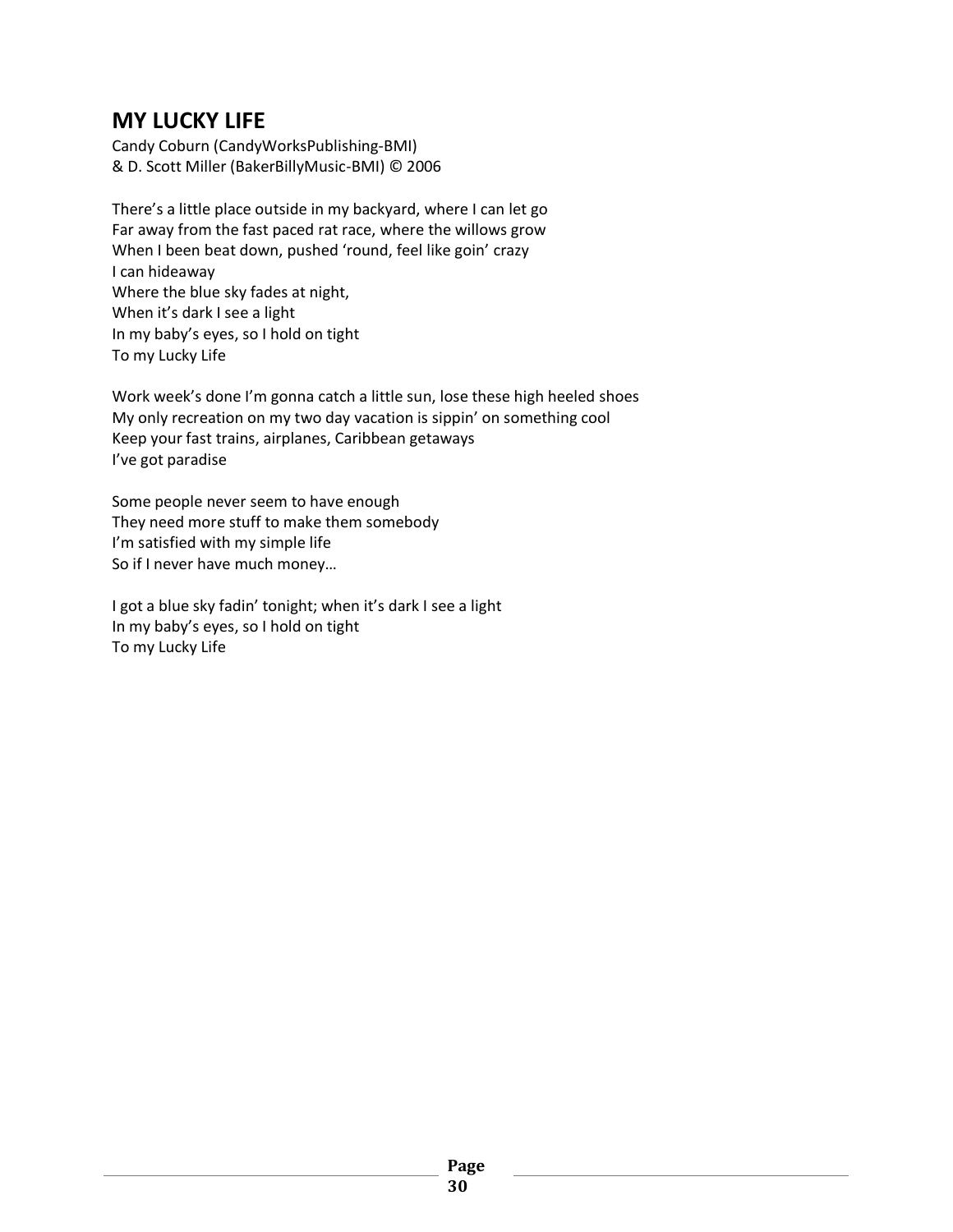### **REV IT UP**

Candy Coburn (CandyWorksPublishing-BMI) & D. Scott Miller (BakerBillyMusic-BMI) © 2006

When she was three she got the Barbie Safari, She threw away the doll but she kept the Jeep At 5, she got the pink Ferrari, Held it like a baby when she went to sleep She learned to drive in a beat-up truck, Peakin' over the wheel, sittin' on Daddy's lap Barreled 'round the barn so many times, Oooo-that grass ain't never grown back

(Chorus) She likes to Rev It Up, and Rip it Up, A hundred and ten ain't nearly fast enough She makes that motor sing; she loves the looks it brings, From the boys on the corner who are all wishin' they were with her when she REVS IT UP!!

She's working double-time but she don't mind All for those 2 precious things in her purse, Ain't a picture of her boyfriend or her kitty cat It's the keys to her Shelby with a 4 speed Hurst

Out on the weekends hookin' up with her friends Racin' up and down the street The boys see her comin' and they all start runnin' Tryin' to get into the passenger seat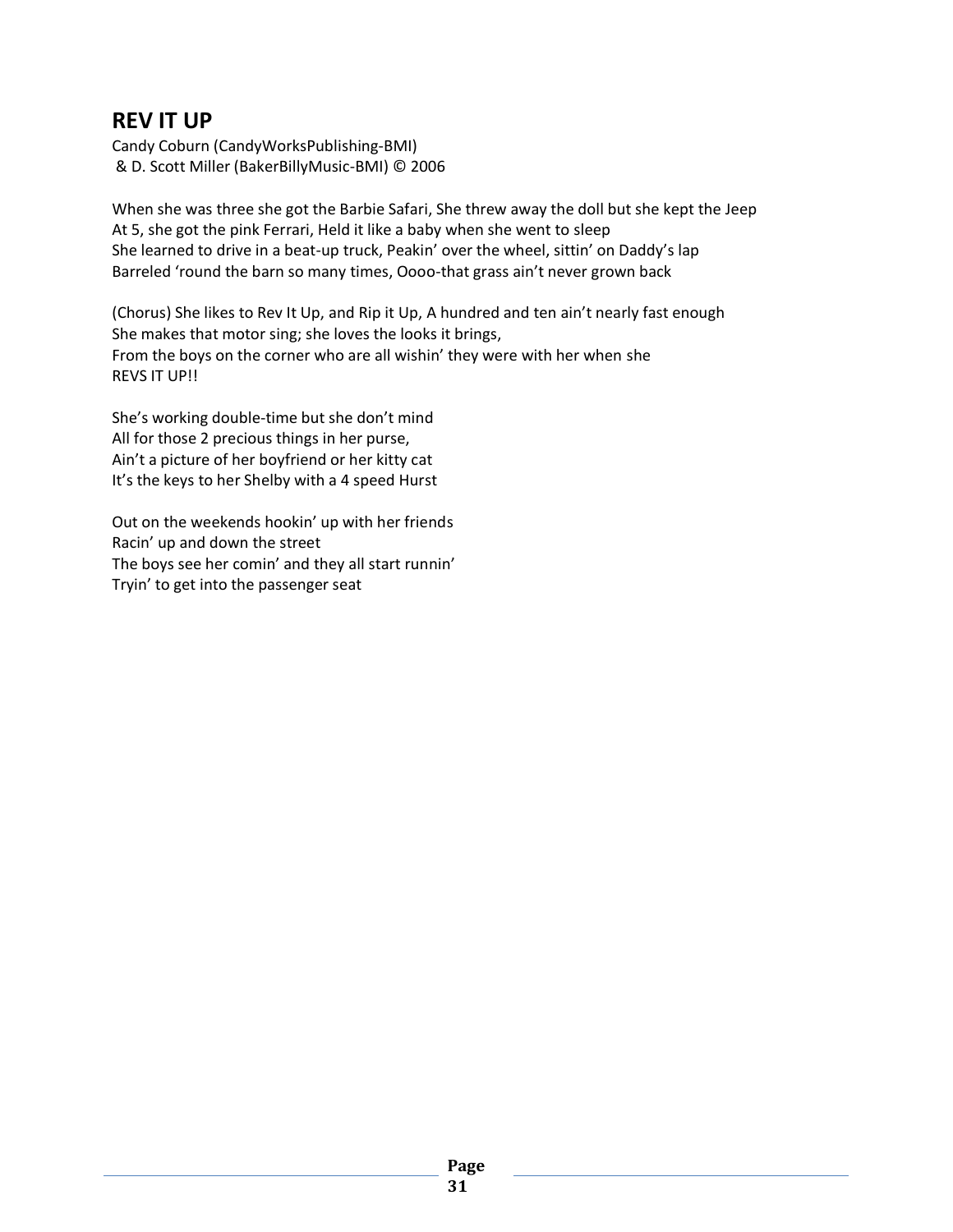## **ROCKIN A MILE A MINUTE**

Candy Coburn (CandyWorksPublishing BMI), Jason Duke (SilverDollar/BestBuilt ASCAP) © 2006

I might be on a stage; you might be in the crowd But we're all here for one good reason Somethin' in us sparks a fire in the dark When those bright lights heat up a fever When the band starts to play, We all go a little bit crazy

Gonna scream, gonna shout, gonna wail out loud Party like a rock star til the cows come home Pack it up, tie it down, head out to the next town Cause there's no limits, when you're Rockin' a Mile a Minute.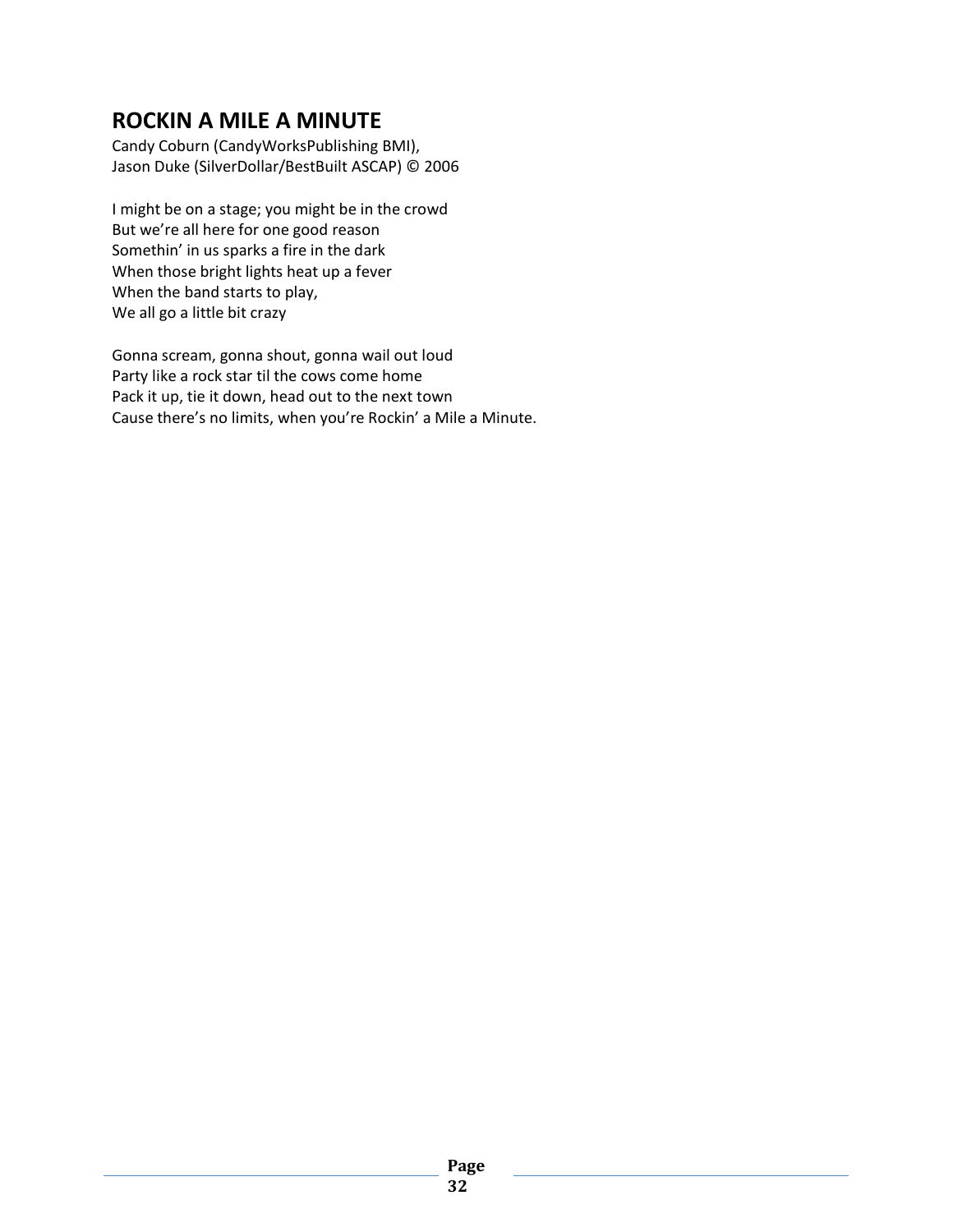# ENJOY THE RIDE

## **ALL ABOUT NOW**

Candy Coburn (CandyWorks Publishing-BMI) and Allen Ross © 2004

Remember feeling your first butterflies?- The thrilling rush of roller coaster rides? The kind of love that makes you high-

chorus That's what I'm talking about That's what I'm sayin' It's all about now Are you in? Are you out? That's what I'm thinking it's all about now

Try dreaming and having deja vu Explaining your thoughts without a clue I can tell you - words won't do

chorus

You make me Reckless You leave me Breathless And I can't stand still I'm going Crazy I need you Baby Show me how you feel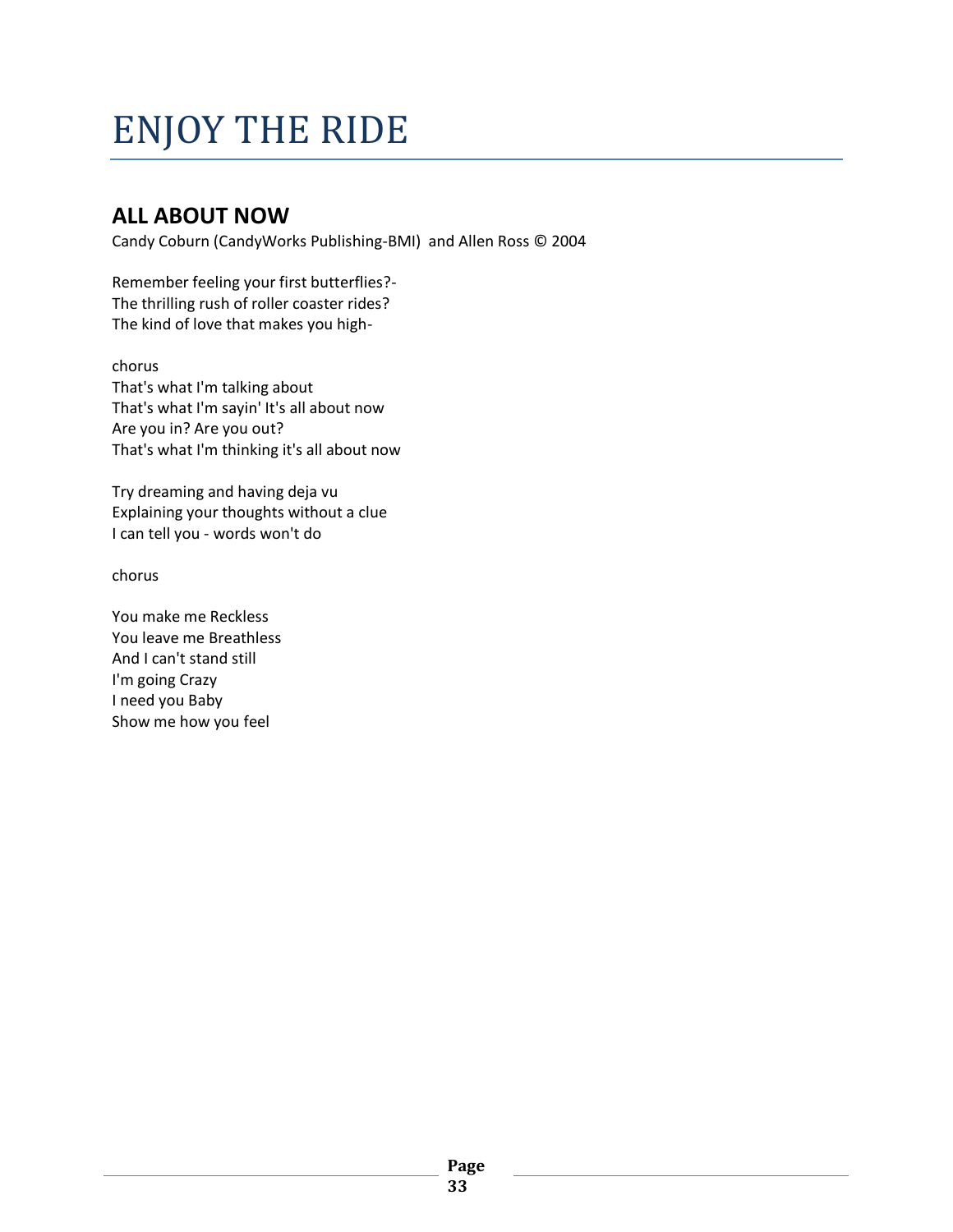## **ENJOY THE RIDE**

Candy Coburn (CandyWorks Publishing-BMI) © 2004

Well she was standin' there in that ck-out line, Prayin she could just click her heels, and close her eyes. It would all be different if her wish came true this time.

He walked past that girl every single day On the same sidewalk, thinking "it might be okay Just to stop and talk, find out what she's really all about."

The carnival came into town that summer and he said, "Today's the day" She said, "Yes, I'll go with you" and that wish finally came her way. He said, "I'm in no hurry baby, but there's something you should know...."

chorus

Life's just one big ride, so come with me to the font of the line, Don't be afraid to fly....Hold my hand, it'll be alright. Just enjoy the ride.

50 years later and they're still together, laugh lines on their face. Friends and family fill the yard to pay tribute to the life that they made. "How'd you get grandma to say yes, on that very first date?" He said, "Son, I'll tell you what I told my best friend on that special day."

chorus

Well, they say the moral of this story is a very simple one... Take the ride, the dive, the plunge, the journey holds the fun.

chorus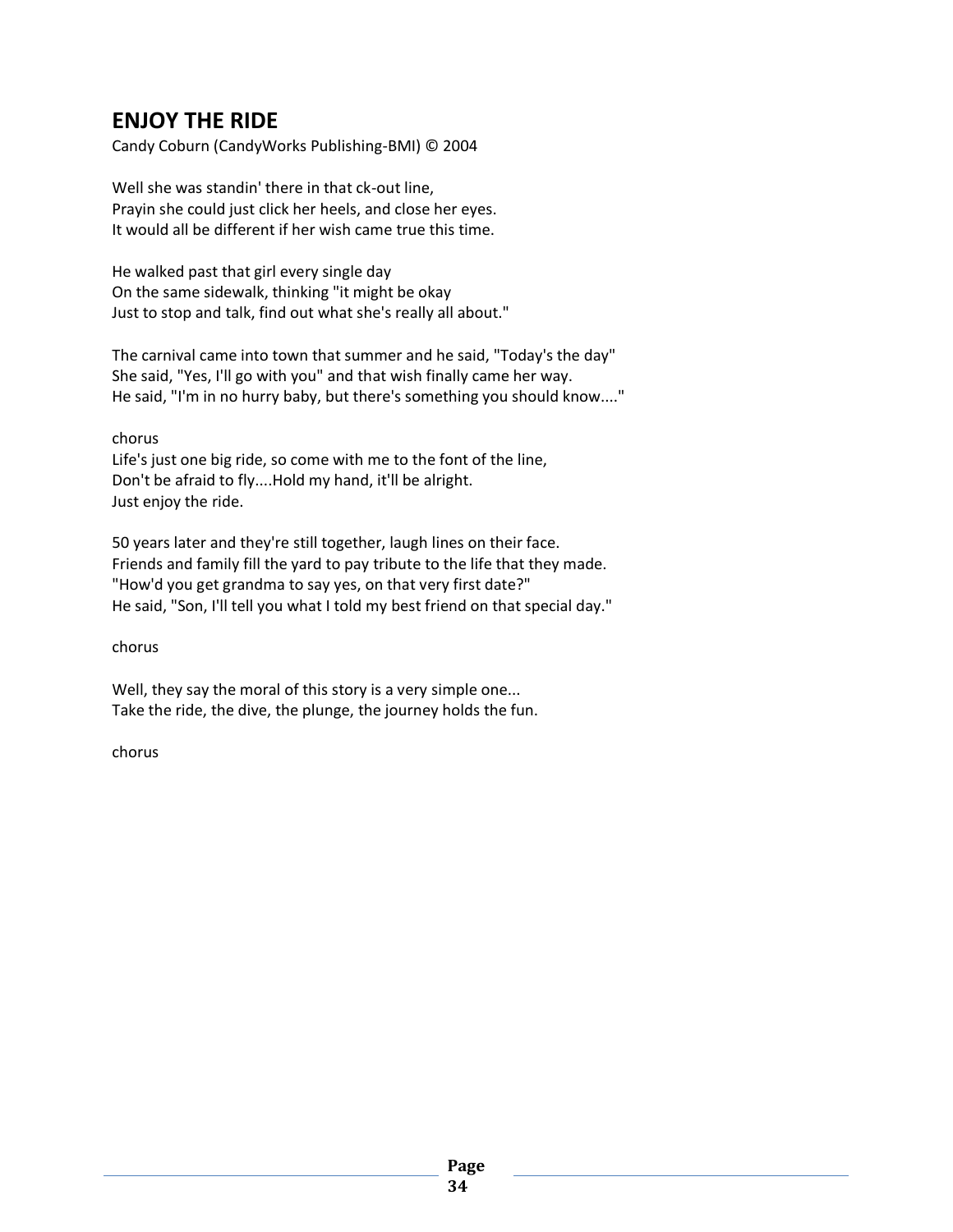## **FLY**

Candy Coburn (CandyWorks Publishing-BMI) and Allen Ross © 2004

This could be the day we see no boundaries, no lines. Find our wings, lose these strings, Free our dreams and Fly.

We started out not really knowing - What it takes to keep it goin' When the spark is glowing, it doesn't take too much Remember when you called me an angel? When did I lose my halo? Where did that feeling go we were living for I know somewhere the sun is shining - There's a cloud with a silver lining It's time for us to go and find it - Open the door.

chorus

Like a stained glass window shatters, Pieces fall in different patterns But the colors just don't matter, they all seem blue Like words never spoken. Could mend a heart that's broken Now the window's open, Don't you want this too? We've had enough of the ordinary. We need more than the necessary. Jumpin' off a cliff is scary, But imagine the view

This is the moment to search our true heart, Follow our path no matter how far Shine all the way to the stars...as bright as the stars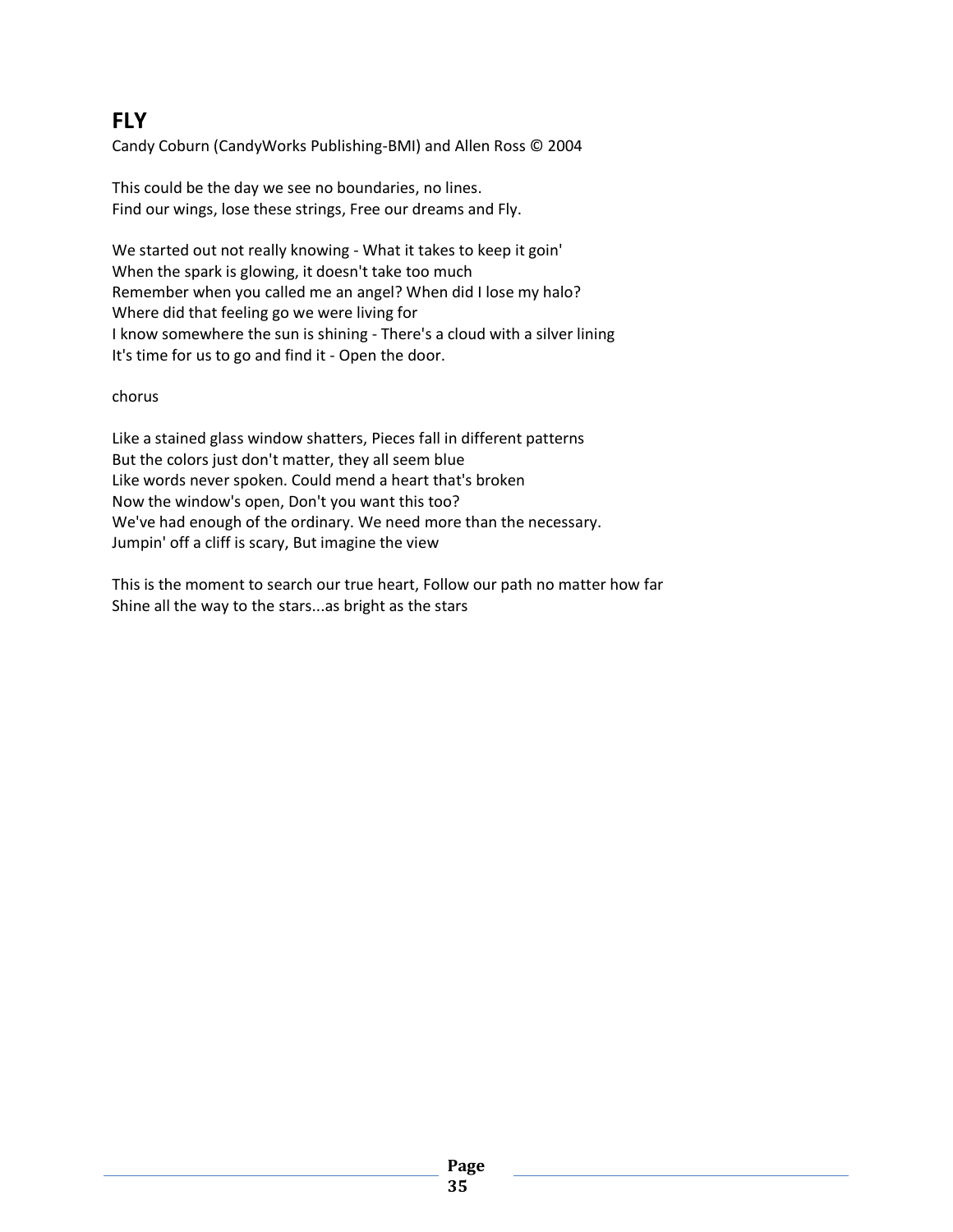## **IF I TOLD YOU EVERYTHING**

Candy Coburn (CandyWorks Publishing-BMI) and Allen Ross © 2004

If I told you everything, right from the beginning Would you listen patiently, or not let me finish? Would you turn on me if I revealed every dirty secret? Make me wish I could take it back, and never repeat it?

chorus

If I told you everything I know Standing here with every thought exposed Naked as a closet without clothes Could you love me...could you love me?

If I told you everything, all that I'm ashamed of Would you forgive me, or believe you're talking to a stranger? I might forget a time or two I've been so many places Sorry, if I can't recall the names of all the faces I might not have a story to cover all the bases

Where I am now's not where I've been Baby don't take me there again What I need to know is could you love me...

If I told you everything...right from the beginning?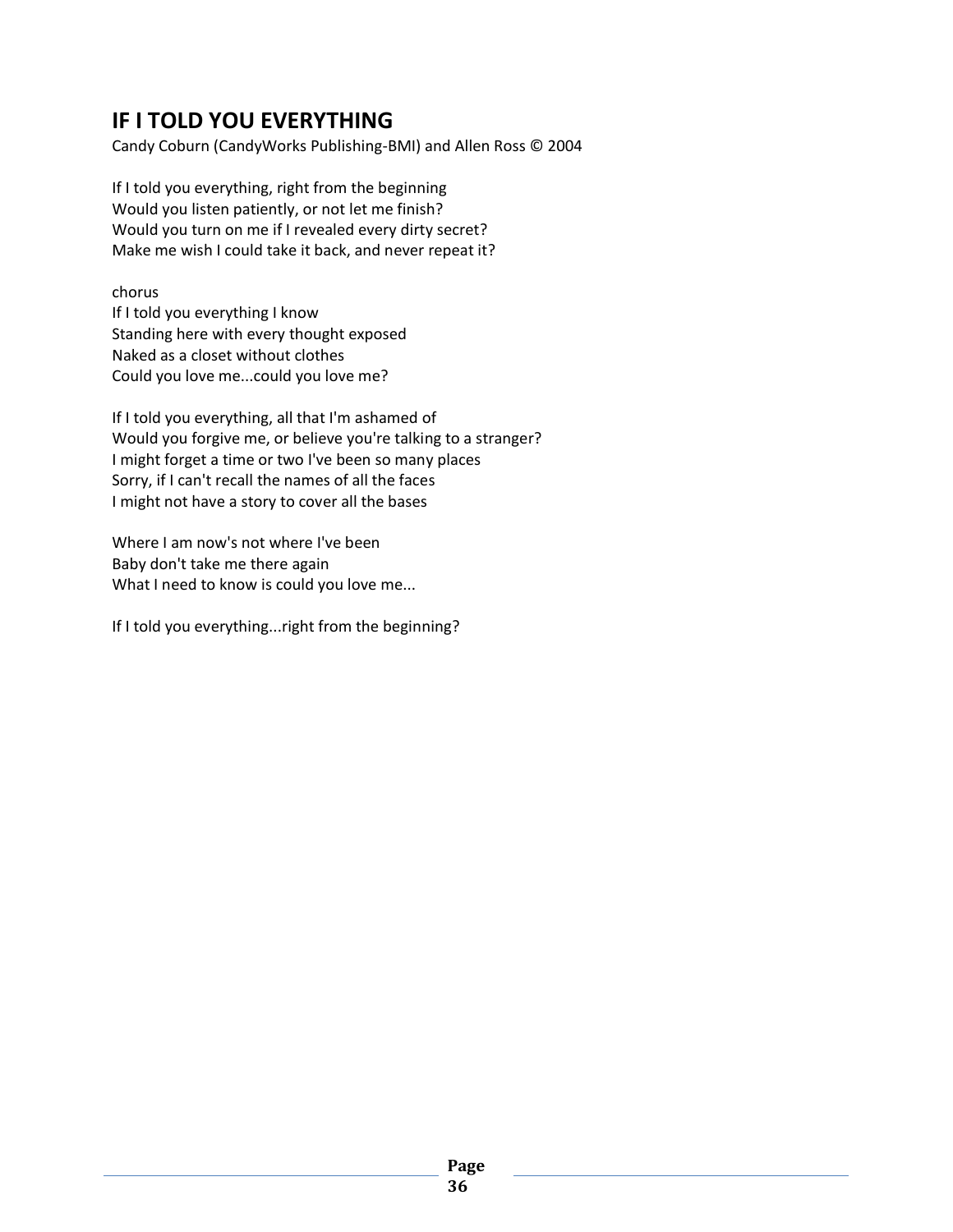## **IT'S GOOD TO BE A GIRL**

Candy Coburn (CandyWorks Publishing-BMI) and Bert Bond © 2004

Off work early and out freedom's door Feels like Heaven (but) a little bit more As the 4 o'clock Friday sun melts the week away Got the t-tops off and my tank top on Thumb drummin on the wheel to my favorite song (and) I want the whole wide world to hear me say

chorus It's Good to Be a Girl It's Good to Be a Girl Sexy, crazy, simply complicated, woman in charge of her world Feels good, So Good It really really feels so good to be a.....Girl!

Got to hurry home, Girls'll be there soon We're gonna start the party early in my livin room Relivin our high school days, how back then and even more today

chorus

Favorite ladies night my hair is just right, These shoes that I'm wearing are gonna dance til midnight Feelin hot tonight maybe because I Even slipped on my new silky underwear....

chorus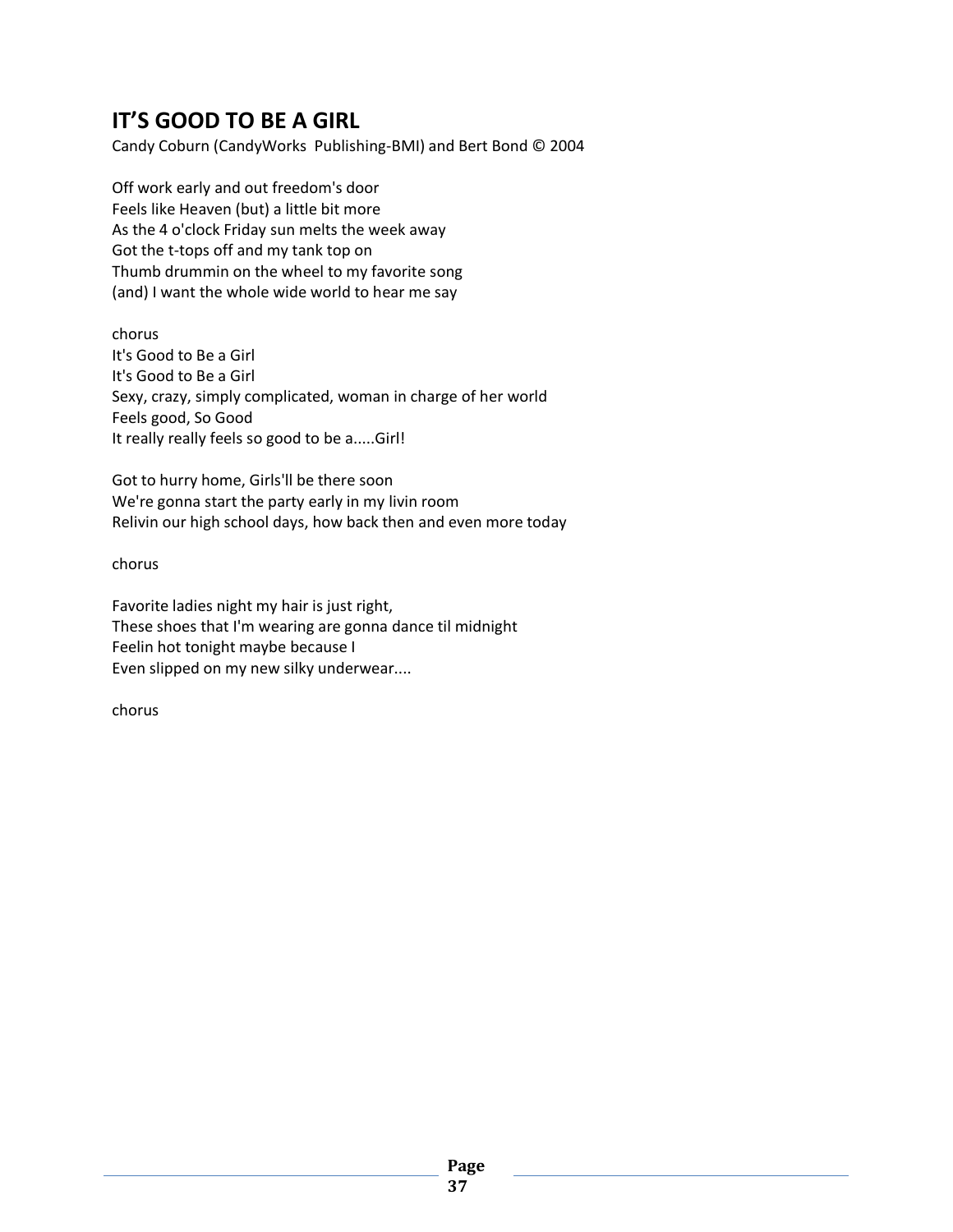## **JOB DESCRIPTION**

Candy Coburn (CandyWorks Publishing-BMI) and Allen Ross © 2003

I used to sleep til noon on Saturday-- Doing it all in my own way-- Living the life without any obligation Now I'm up each day at 6 o'clock No time to stay out late and rock Crazy how life can change a girl's situation Motherhood requires--some Wonder Woman Powers Somedays, I swear, I fear it's not for me

#### chorus

I must have missed the job description--For this 24/7 postition Always on call with no intermission--Was I Blind? It shoulda read--Modern day super-hero--Wanted with the patience of Mother Teresa-- Someone who's always willing to work overtime Only Saints and Angels need apply----

All of the TV families We grew up watching faithfully-- The Bradys and Cunninghams were the perfect parents So when did they yell and fight and scream? Learn to deal and face reality? Maybe while commercials ran on the local station Did Carol ever take--just one bathroom break without the help of Mike and the whole bunch?

#### chorus

Amazing how I see my mother's touch in me When I hold such little hands, I finally understand....

chorus

Well, I'm no saint, but God knows I will try.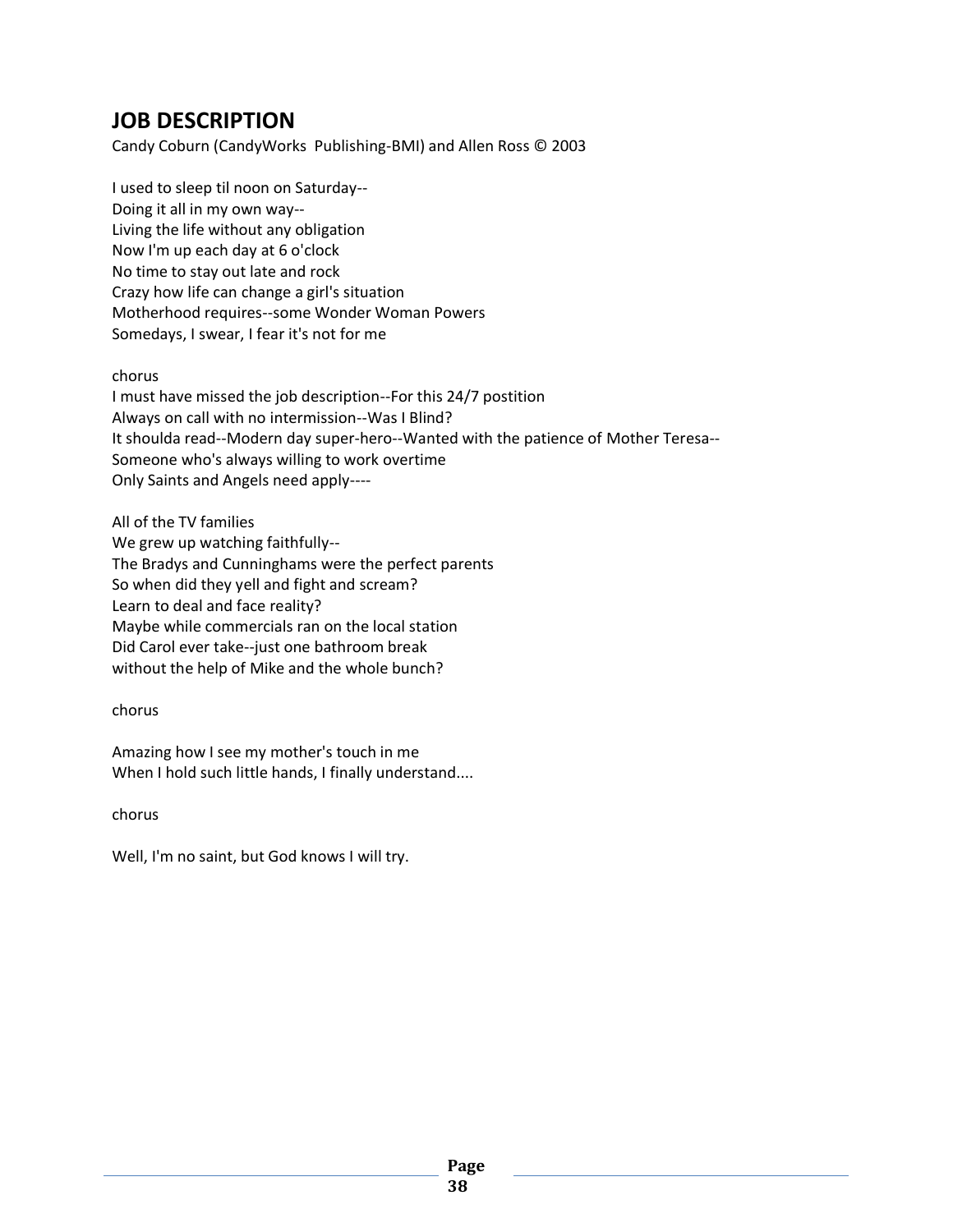## **TAKE IT**

Candy Coburn(CandyWorks Publishing-BMI) and Allen Ross © 2004

I woke up w/ Bon Jovi stuck on my face Rolling Stone is good reading but cannot replace The steps that I took and then watched go to waste As you ran away every time.

No sound is as loud as the slam of a door Or the way that our silence turns into a roar. I know that road--I've been down it before But this time the exit is mine.

#### chorus

Take the car--Take the bed--Take back all the words you said Take your pictures--Take your keys--I can't take the memories. Take my heart--Take my soul--Take my mind--my self control Take it all and just break it--Cause baby, I can't take it anymore.

You told me you loved me--I took it to heart I was mistaken--you're a true work of art Every bad ending needs a good start So her goes--Take Care--Goodbye----